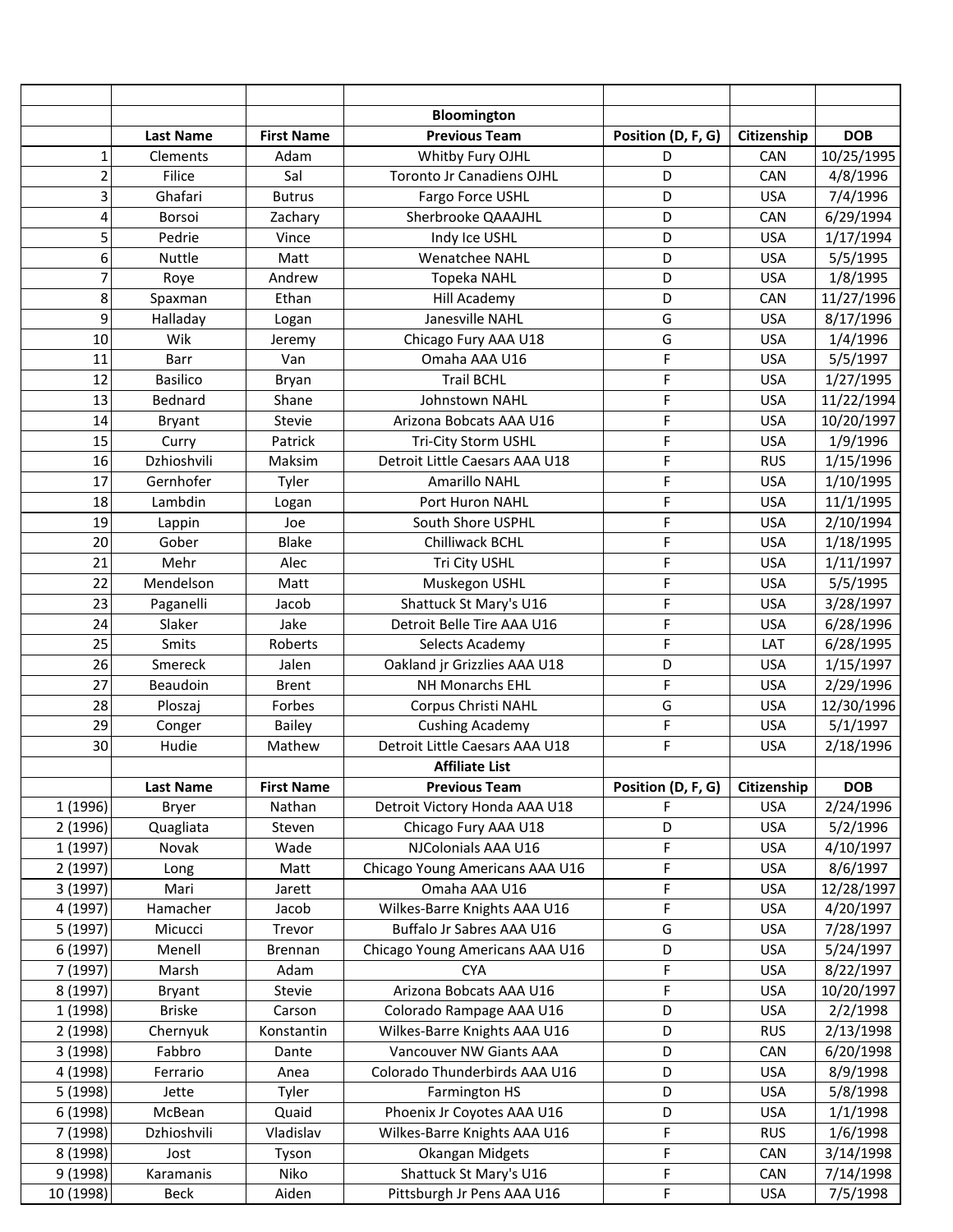| 11 (1998)      | Theis            | Jake              | Chanhassen HS                     | F                  | <b>USA</b>  | 1/20/1998  |
|----------------|------------------|-------------------|-----------------------------------|--------------------|-------------|------------|
| 12 (1998)      | Mattson          | Mitchell          | <b>Grand Rapids HS</b>            | F                  | <b>USA</b>  | 1/2/1998   |
|                |                  |                   |                                   |                    |             |            |
|                |                  |                   | <b>Cedar Rapids</b>               |                    |             |            |
|                | <b>Last Name</b> | <b>First Name</b> | <b>Previous Team</b>              | Position (D, F, G) | Citizenship | <b>DOB</b> |
| 1              | Blacker          | Benjamin          | Milton Icehawks                   | G                  | CAN         | 04/23/1997 |
| $\overline{2}$ | <b>Burke</b>     | Callahan          | Noble and Greenough               | F                  | <b>USA</b>  | 03/24/1997 |
| 3              | Cook             | Ryan              | Aberdeen Wings                    | D                  | <b>USA</b>  | 02/06/1995 |
| 4              | Curti            | Charles           | <b>Cedar Rapids</b>               | D                  | <b>USA</b>  | 05/24/1995 |
| 5              | Daschke          | Derek             | Oakland Grizzlies u16             | D                  | <b>USA</b>  | 01/06/1998 |
| 6              | Foley            | Erik              | <b>Tabor Academy</b>              | F                  | <b>USA</b>  | 06/30/1997 |
| 7              | Fornaris         | Carlos            | Cedar Rapids                      | F                  | <b>USA</b>  | 02/07/1995 |
| 8              | Colton           | Ross              | Taft                              | F                  | <b>USA</b>  | 09/11/1996 |
| 9              | Gaudette         | Adam              | Thayer Academy                    | F                  | <b>USA</b>  | 10/03/1996 |
| 10             | Gaus             | Lawrence          | Cedar Rapids                      | F                  | <b>USA</b>  | 02/23/1995 |
| 11             | Gorodetsky       | Georgy            | Oakland Grizzlies u18             | F                  | <b>USA</b>  | 03/28/1995 |
| 12             | Karlsson         | Robin             | AIK JR                            | D                  | <b>SWE</b>  | 12/29/1994 |
| 13             | Hatten           | <b>Bryce</b>      | <b>Michigan Nationals</b>         | D                  | <b>USA</b>  | 04/09/1997 |
| 14             | Provorov         | Ivan              | Cedar Rapids                      | D                  | <b>RUS</b>  | 01/13/1997 |
| 15             | Jerry            | Casey             | <b>Austin Bruins</b>              | F                  | <b>USA</b>  | 01/14/1995 |
| 16             | Kalinowski       | Jason             | Cedar Rapids                      | F                  | <b>USA</b>  | 07/02/1995 |
| 17             | Kuster           | Clark             | Cedar Rapids                      | D                  | <b>USA</b>  | 01/28/1995 |
| 18             | Marsh            | Alec              | Cedar Rapids                      | F                  | <b>USA</b>  | 11/28/1995 |
| 19             | Master           | Nicholas          | <b>Cedar Rapids</b>               | F                  | <b>USA</b>  | 01/28/1995 |
| 20             | McGing           | Hugh              | Chicago Mission u16               | F                  | <b>USA</b>  | 07/11/1998 |
| 21             | Mclaughlin       | Dylan             | Cedar Rapids                      | F                  | <b>USA</b>  | 06/05/1995 |
| 22             | Oglevie          | Andrew            | Cedar Rapids                      | F                  | <b>USA</b>  | 02/16/1995 |
| 23             | Patava           | Kyle              | Janesville Jets                   | F                  | <b>USA</b>  | 02/24/1996 |
| 24             | Reinke           | Mitchell          | Stillwater H.S.                   | D                  | <b>USA</b>  | 02/04/1996 |
| 25             | Sanford          | <b>Brennan</b>    | Cedar Rapids                      | F                  | <b>USA</b>  | 07/21/1995 |
| 26             | Shand            | Kevin             | <b>Cedar Rapids</b>               | F                  | <b>USA</b>  | 07/29/1995 |
| 27             | Thow             | Aaron             | Toronto Jr. Canadians             | D                  | CAN         | 01/23/1995 |
| 28             | Tirone           | Daniel            | Cedar Rapids                      | G                  | <b>USA</b>  | 06/03/1994 |
| 29             | Vonruden         | Logan             | Cedar Rapids                      | D                  | <b>USA</b>  | 04/29/1996 |
| 30             | Matthews         | Joey              | St. Louis AAA                     | D                  | <b>USA</b>  | 06/24/1997 |
|                |                  |                   | <b>Affiliate List</b>             |                    |             |            |
|                | <b>Last Name</b> | <b>First Name</b> | <b>Previous Team</b>              | Position (D, F, G) | Citizenship | <b>DOB</b> |
| 1 (1996)       | Harris           | Brendan           | Wenatchee Wild                    | F                  | <b>USA</b>  | 7/10/1996  |
| 2(1996)        | Jasiek           | Alex              | St.Louis AAA Blues                | F                  | <b>USA</b>  | 01/17/1996 |
| 1 (1997)       | Hayhurst         | Jacob             | <b>Toronto Lakeshore Patriots</b> | F                  | CAN         | 01/20/1997 |
| 2 (1997)       | Court            | Zach              | Winnipeg Wild                     | F                  | <b>CAN</b>  | 01/04/1997 |
| 3 (1997)       | Jeanson          | Tyler             | <b>Portage Terriers</b>           | F                  | CAN         | 09/16/1997 |
| 4 (1997)       | Ahcan            | Jack              | <b>Burnsville High School</b>     | D                  | <b>USA</b>  | 05/18/1997 |
| 5 (1997)       | Filipe           | Matt              | Malden Catholic High School       | F                  | <b>USA</b>  | 12/31/1997 |
| 6 (1997)       | McGlynn          | Brendan           | Oakville                          | G                  | CAN         | 05/07/1997 |
| 1 (1998)       | DeRoche          | John              | Boston Jr. Bruins                 | F                  | <b>USA</b>  | 06/23/1998 |
| 2 (1998)       | Semandel         | Alec              | Chicago Mission u16               | D                  | <b>USA</b>  | 05/23/1998 |
| 3 (1998)       | Young            | Mike              | River Prep School                 | D                  | <b>USA</b>  | 08/21/1998 |
| 4 (1998)       | Halvorsen        | Nathan            | Winnipeg Wild                     | F                  | CAN         | 06/26/1998 |
| 5 (1998)       | Prestia          | Nicholas          | Southern Tier Admirals            | F                  | CAN         | 05/28/1998 |
| 6 (1998)       | Jallen           | Justin            | St. Paul Academy                  | F                  | <b>USA</b>  | 01/06/1998 |
| 7 (1998)       | Perunovich       | Scott             | Hibbing Minnesota Bantam          | D                  | <b>USA</b>  | 08/18/1998 |
| 8 (1998)       | Christofferson   | Cody              | Rocky Mountain RoughRiders        | G                  | <b>USA</b>  | 01/21/1998 |
| 9 (1998)       | Zerban           | Jensen            | Elk River High School             | F                  | <b>USA</b>  | 11/13/1998 |
| 10 (1998)      | Morgan           | Brandon           | Compuware                         | F                  | <b>USA</b>  | 10/10/1998 |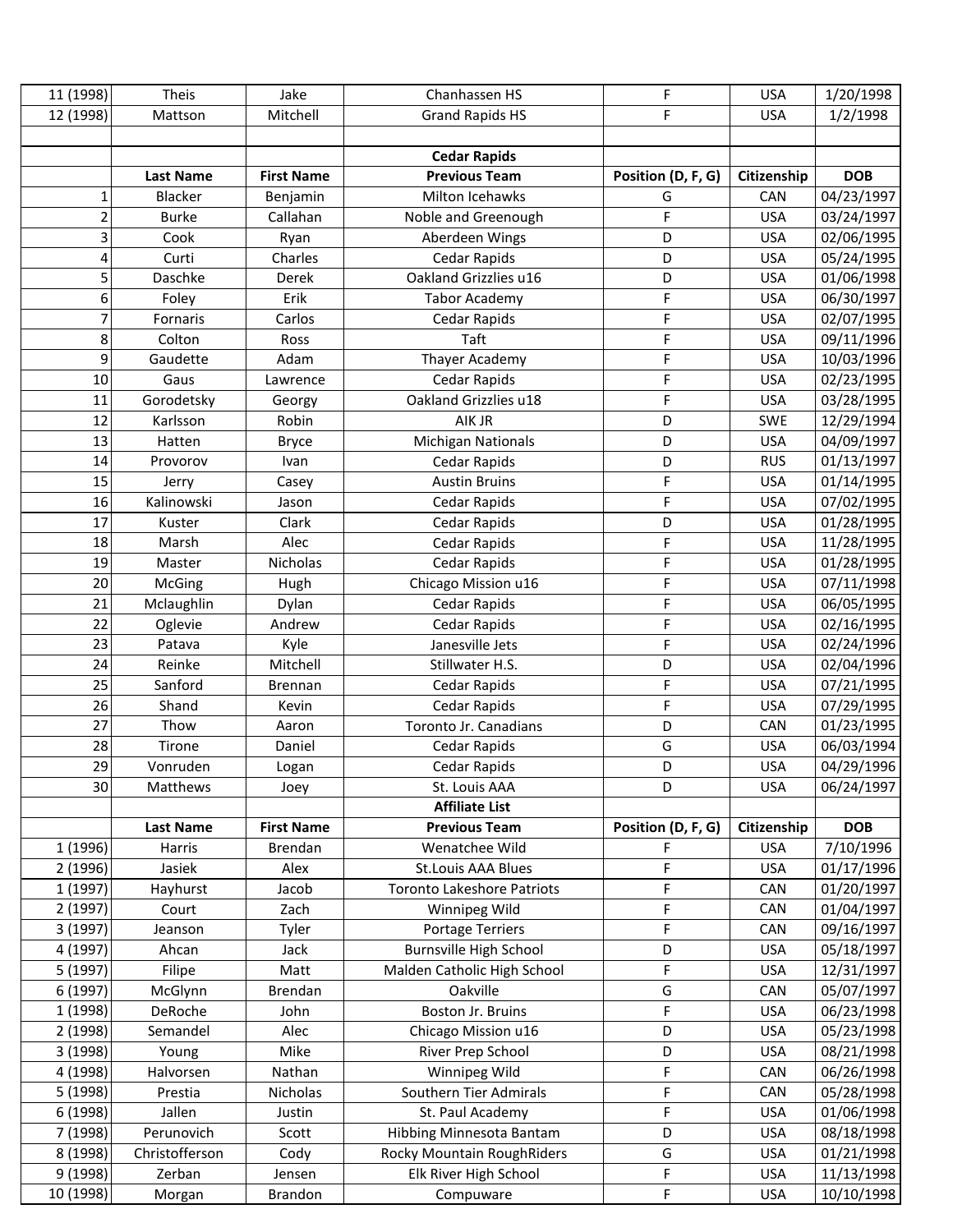|                |                  |                   | Chicago                     |                    |             |            |
|----------------|------------------|-------------------|-----------------------------|--------------------|-------------|------------|
|                | <b>Last Name</b> | <b>First Name</b> | <b>Previous Team</b>        | Position (D, F, G) | Citizenship | <b>DOB</b> |
| 1              | Bergh            | Mason             | Chicago Steel               | F                  | <b>USA</b>  | 03/06/1995 |
| $\overline{2}$ | Berkovitz        | Matthew           | Ashwaubenon HS              | D                  | <b>USA</b>  | 02/16/1996 |
| 3              | Blankemeier      | Ryan              | Chicago Young Americans U18 | F                  | <b>USA</b>  | 09/21/1996 |
| 4              | Booth            | Michael           | Chicago Steel               | F                  | <b>USA</b>  | 03/20/1996 |
| 5              | <b>Bresser</b>   | Jacob             | Eau Claire Memorial HS      | F                  | <b>USA</b>  | 11/07/1995 |
| 6              | <b>Bunz</b>      | Jake              | Chicago Steel               | D                  | <b>USA</b>  | 04/05/1995 |
| $\overline{7}$ | Ernsting         | Johnathon         | Chicago Steel               | F                  | <b>USA</b>  | 03/02/1995 |
| 8              | Gilbert          | Dennis            | Buffalo Jr. Sabres          | D                  | <b>USA</b>  | 10/30/1996 |
| 9              | Jackson          | Robby             | Chicago Steel               | F                  | <b>USA</b>  | 08/22/1997 |
| 10             | Jones            | <b>Brady</b>      | Chicago Steel               | F                  | <b>USA</b>  | 01/26/1996 |
| 11             | Kearney          | Brendon           | Chicago Steel               | F                  | <b>USA</b>  | 03/12/1995 |
| 12             | Kwiecinski       | Nate              | Chicago Steel               | D                  | <b>USA</b>  | 02/02/1996 |
| 13             | Lethemon         | Johnathon         | Farmington HS               | G                  | <b>USA</b>  | 08/16/1996 |
| 14             | Marinaro         | Vincent           | Team Illinois U18           | F                  | <b>USA</b>  | 03/11/1997 |
| 15             | McDonald         | Connor            | Chicago Steel               | D                  | <b>USA</b>  | 10/24/1995 |
| 16             | McGing           | Liam              | Chicago Steel               | D                  | <b>USA</b>  | 08/04/1995 |
| 17             | McLaughlin       | Jake              | Team Illinois U18           | D                  | <b>USA</b>  | 03/26/1996 |
| 18             | Morris           | Cale              | Chicago Steel               | G                  | <b>USA</b>  | 05/22/1996 |
| 19             | Murphy           | Connor            | Caledonia Corvairs          | F                  | CAN         | 04/02/1996 |
| 20             | Olofsson         | Freddy            | Chicago Steel               | F                  | <b>USA</b>  | 05/27/1996 |
| 21             | Osburn           | Zach              | Victory Honda U18           | D                  | <b>USA</b>  | 02/07/1997 |
| 22             | Parker           | Charlie           | Verona HS                   | F                  | <b>USA</b>  | 03/09/1996 |
| 23             | Raabe            | Dakota            | LA Jr. Kings U16            | F                  | <b>USA</b>  | 05/06/1997 |
| 24             | Raith            | Charlie           | Chicago Young Americans U18 | D                  | <b>USA</b>  | 04/30/1997 |
| 25             | Schilling        | John              | Chicago Steel               | F                  | <b>USA</b>  | 01/18/1995 |
| 26             | Sifferlen        | Tyler             | Malden Catholic HS          | F                  | <b>USA</b>  | 08/23/1995 |
| 27             | Tischke          | Peter             | Chicago Steel               | D                  | <b>USA</b>  | 01/03/1996 |
| 28             | Versich          | Christiano        | St. Thomas Academy HS       | F                  | <b>USA</b>  | 01/02/1997 |
| 29             | Wischow          | Ryan              | Team Wisconsin U18          | G                  | <b>USA</b>  | 07/12/1996 |
| 30             | Yau              | Connor            | Chicago Steel               | D                  | <b>USA</b>  | 08/09/1995 |
|                |                  |                   | <b>Affiliate List</b>       |                    |             |            |
|                | <b>Last Name</b> | <b>First Name</b> | <b>Previous Team</b>        | Position (D, F, G) | Citizenship | <b>DOB</b> |
| 1 (1996)       | Kalter           | Max               | Springfield Jr. Blues       | F                  | <b>USA</b>  | 3/1/1996   |
| 2 (1996)       | Knowlton         | Shawn             | Albany Academy HS           | F                  | <b>USA</b>  | 8/14/1996  |
| 1(1997)        | Aamodt           | Wyatt             | Hermantown HS               | D                  | <b>USA</b>  | 11/22/1997 |
| 2 (1997)       | Doremus          | Jack              | Colorado Thunderbirds U16   | F                  | <b>USA</b>  | 4/15/1997  |
| 3(1997)        | Laczynski        | Tanner            | Chicago Mission U18         | F                  | <b>USA</b>  | 6/1/1997   |
| 4 (1997)       | Marino           | John              | South Shore Kings U18       | D                  | <b>USA</b>  | 5/21/1997  |
| 5 (1997)       | Schaeffer        | Nolan             | Team Illinois U18           | D                  | <b>USA</b>  | 7/15/1997  |
| 6(1997)        | Seagraves        | Bailey            | Ohio Blue Jackets U18       | G                  | <b>USA</b>  | 2/14/1997  |
| 1 (1998)       | Callahan         | <b>Brett</b>      | Chicago Mission U18         | D                  | <b>USA</b>  | 10/16/1998 |
| 2 (1998)       | Frye             | Alex              | Orchard Lake St. Mary's HS  | F                  | <b>USA</b>  | 7/27/1998  |
| 3 (1998)       | Grzenia          | Austin            | Victory Honda U16           | F                  | <b>USA</b>  | 5/21/1998  |
| 4 (1998)       | Johnson          | Kenneth           | Shattuck St. Mary's U16     | D                  | <b>USA</b>  | 5/28/1998  |
| 5 (1998)       | Kiersted         | Matthew           | <b>Elk River HS</b>         | D                  | <b>USA</b>  | 4/14/1998  |
| 6 (1998)       | Koepke           | Cole              | Hermantown HS               | F                  | <b>USA</b>  | 5/17/1998  |
| 7 (1998)       | Maloney          | Michael           | Team Illinois U16           | F                  | <b>USA</b>  | 2/17/1998  |
| 8 (1998)       | Nielsen          | Jacob             | Milwaukee Jr. Admirals U16  | D                  | <b>USA</b>  | 2/21/1998  |
| 9 (1998)       | Swoyer           | Colin             | Chicago Fury U16            | D                  | <b>USA</b>  | 3/31/1998  |
| 10 (1998)      | Vertentes        | Joshua            | Portsmouth Abbey            | F                  | <b>USA</b>  | 2/24/1998  |
|                |                  |                   |                             |                    |             |            |
|                |                  |                   | <b>Des Moines</b>           |                    |             |            |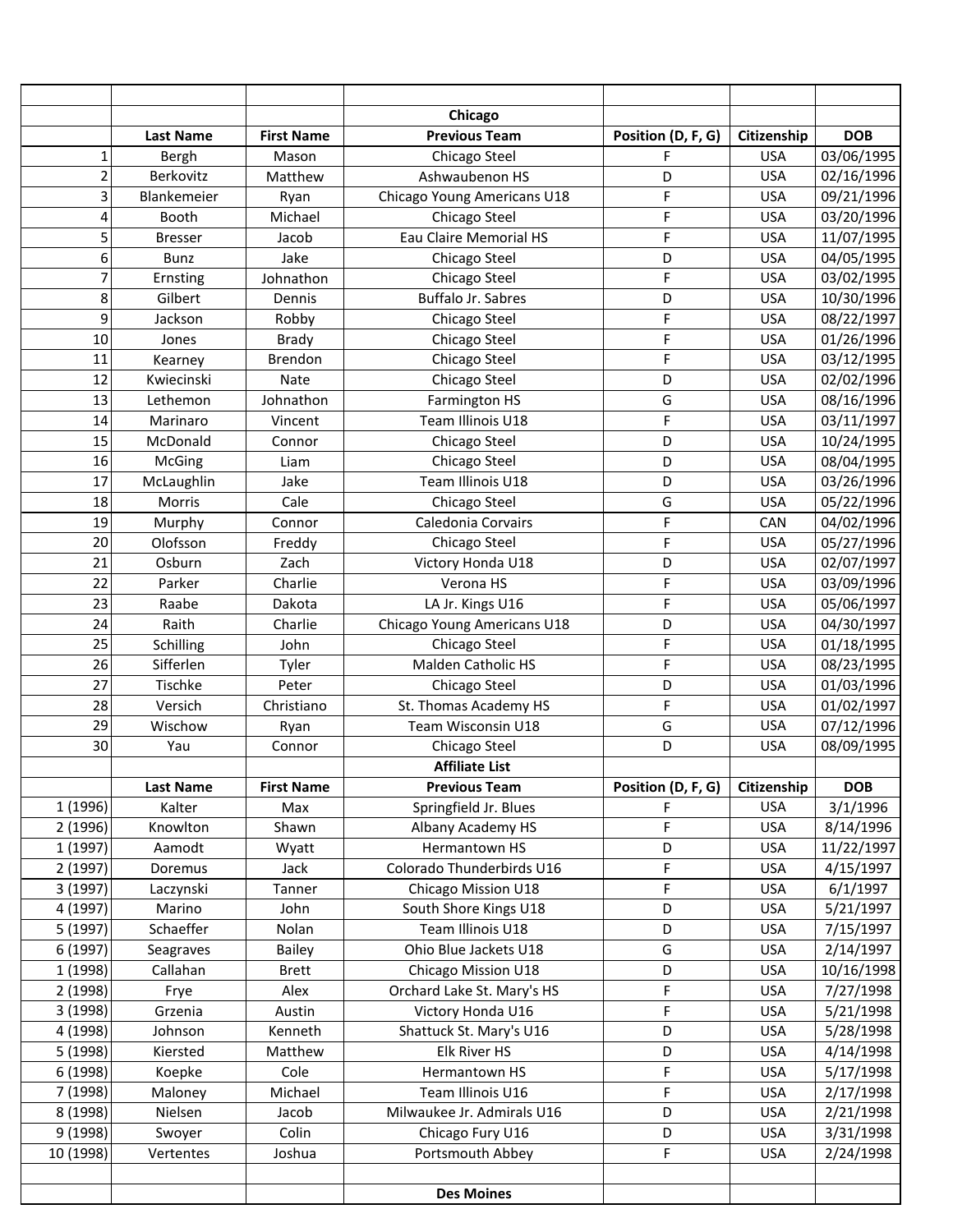|                | <b>Last Name</b> | <b>First Name</b> | <b>Previous Team</b>            | Position (D, F, G) | Citizenship | <b>DOB</b> |
|----------------|------------------|-------------------|---------------------------------|--------------------|-------------|------------|
| 1              | Ruck             | Ryan              | <b>Des Moines Buccaneers</b>    | G                  | <b>USA</b>  | 9/12/1994  |
| $\overline{2}$ | Christopoulos    | William           | <b>Des Moines Buccaneers</b>    | G                  | <b>USA</b>  | 2/1/1994   |
| 3              | Schueneman       | Corey             | Des Moines Buccaneers           | D                  | <b>USA</b>  | 9/2/1995   |
| 4              | Rauhauser        | Alec              | Des Moines Buccaneers           | D                  | <b>USA</b>  | 3/7/1995   |
| 5              | <b>Drake</b>     | David             | Des Moines Buccaneers           | D                  | <b>USA</b>  | 1/7/1995   |
| 6              | Wolff            | Nicky             | Eagan High School (MN - HS)     | D                  | <b>USA</b>  | 7/21/1996  |
| 7              | Allemon          | Chris             | Detroit Little Caesars Maj Mid  | D                  | <b>USA</b>  | 3/5/1996   |
| 8              | Lindstrand       | Chandler          | Wayazata HS (MN - HS)           | D                  | <b>USA</b>  | 2/21/1996  |
| 9              | Widmar           | Joseph            | <b>Connecticut Oilers (EHL)</b> | F                  | <b>USA</b>  | 2/12/1995  |
| 10             | Siroky           | Ryan              | <b>Green Bay Gamblers</b>       | F                  | <b>USA</b>  | 2/3/1995   |
| 11             | Nazarian         | Ara               | Malden Catholic (MA-HS)         | F                  | <b>USA</b>  | 6/19/1996  |
| 12             | Grasso           | Patrick           | Des Moines Buccaneers           | F                  | <b>USA</b>  | 5/29/1996  |
| 13             | Godbout          | Marcel            | Des Moines Buccaneers           | F                  | <b>USA</b>  | 3/11/1996  |
| 14             | Kowalczyk        | Jason             | Chicago Fury                    | F                  | <b>USA</b>  | 6/3/1996   |
| 15             | Zajc             | Miha              | Olimpija Ljubljana HK U20       | F                  | <b>SLO</b>  | 12/8/1996  |
| 16             | Galt             | Ryan              | Des Moines Buccaneers           | F                  | <b>USA</b>  | 8/15/1995  |
| 17             | <b>Baker</b>     | Tarek             | Omaha AAA U16                   | F                  | <b>USA</b>  | 2/22/1997  |
| 18             | Pavlychev        | Nikita            | <b>Wilkes Barre Scranton</b>    | F                  | <b>RUS</b>  | 3/23/1997  |
| 19             | Dmowski          | Ryan              | Gunnery Prep (NEDI)             | F                  | <b>USA</b>  | 3/18/1997  |
| 20             | Nile             | Jack              | Chicago Fury                    | F                  | <b>USA</b>  | 10/16/1995 |
| 21             | Roth             | Kobe              | Warroad HS (MN-HS)              | F                  | <b>USA</b>  | 1/11/1997  |
| 22             | Pritchard        | Jacob             | Indiana Ice                     | F                  | <b>USA</b>  | 4/9/1995   |
| 23             | Karty            | Tanner            | <b>Des Moines Buccaneers</b>    | F                  | <b>USA</b>  | 8/24/1994  |
| 24             | Shane            | Brendan           | Des Moines Buccaneers           | F                  | <b>USA</b>  | 3/9/1996   |
| 25             | Drevitch         | Tyler             | <b>Boston Bandits (EHL)</b>     | F                  | <b>USA</b>  | 8/1/1995   |
| 26             | Jenkins          | Jack              | Des Moines Buccaneers           | F                  | <b>USA</b>  | 7/11/1995  |
| 27             | Shero            | Chris             | Kimball Union (NEDI)            | F                  | <b>USA</b>  | 10/2/1995  |
| 28             | Greer            | AJ                | Kimball Union (NEDI)            | F                  | <b>USA</b>  | 12/14/1996 |
| 29             | Conzo            | Troy              | Sioux Falls Stampede            | F                  | <b>USA</b>  | 2/21/1997  |
| 30             |                  |                   |                                 |                    |             |            |
|                |                  |                   | <b>Affiliate List</b>           |                    |             |            |
|                | <b>Last Name</b> | <b>First Name</b> | <b>Previous Team</b>            | Position (D, F, G) | Citizenship | <b>DOB</b> |
| 1 (1996)       | Norman           | Ryan              | Shattuck-St. Marys              | F                  | <b>USA</b>  | 10/25/1996 |
| 2 (1996)       | LaFramboise      | Joshua            | Amhertsburg Generals            | F                  | CAN         | 8/30/1996  |
| 1 (1997)       | Ahrens           | Vaughan           | Wayazata HS (MN - HS)           | G                  | <b>USA</b>  | 1/19/1997  |
| 2(1997)        | Tweeten          | Tanner            | East Grand Forks HS (MN-HS)     | F                  | <b>USA</b>  | 6/14/1997  |
| 3 (1997)       | Doran            | Matthew           | Omaha AAA U16                   | D                  | <b>USA</b>  | 4/28/1997  |
| 4 (1997)       | Goeree           | Matthew           | <b>Michigan Nationals</b>       | F                  | <b>USA</b>  | 2/19/1997  |
| 5 (1997)       | Vanderbeck       | Andrew            | Colorado Rampage                | F                  | <b>USA</b>  | 9/23/1997  |
| 6 (1997)       | Rook             | Austin            | River PS (NEDI)                 | D                  | <b>USA</b>  | 3/4/1997   |
| 1 (1998)       | Berger           | Christopher       | Buffalo Jr. Sabres              | F                  | <b>USA</b>  | 4/4/1998   |
| 2 (1998)       | Drevitch         | Logan             | <b>Boston Bandits (EHL)</b>     | F                  | <b>USA</b>  | 4/14/1998  |
| 3 (1998)       | Driscoll         | Sean              | Homstead HS (WI HS)             | D                  | <b>USA</b>  | 7/2/1998   |
| 4 (1998)       | Gally            | Dalton            | Omaha AAA U16                   | D                  | <b>USA</b>  | 1/26/1998  |
| 5 (1998)       | Lalonde          | Noah              | Detroit Honey Baked             | F                  | <b>USA</b>  | 3/22/1998  |
| 6 (1998)       | Lewandowski      | Mitch             | Detroit Honey Baked             | F                  | <b>USA</b>  | 4/17/1998  |
| 7 (1998)       | McKeeby          | Nicholas          | Detroit Honey Baked             | D                  | <b>USA</b>  | 1/8/1998   |
| 8 (1998)       | Miller           | Micah             | <b>Grand Rapids Bantam</b>      | F                  | <b>USA</b>  | 10/29/1998 |
| 9 (1998)       | Senden           | Mark              | Wayazata HS (MN - HS)           | F                  | <b>USA</b>  | 1/22/1998  |
| 10 (1998)      | Suthers          | Keenan            | Detroit Compuware               | F                  | <b>USA</b>  | 4/27/1998  |
|                |                  |                   |                                 |                    |             |            |
|                |                  |                   | <b>Dubuque</b>                  |                    |             |            |
|                | <b>Last Name</b> | <b>First Name</b> | <b>Previous Team</b>            | Position (D, F, G) | Citizenship | <b>DOB</b> |
| $\mathbf{1}$   | Alderfer         | Jeff              | Dubuque                         | D                  | <b>USA</b>  | 2/25/1995  |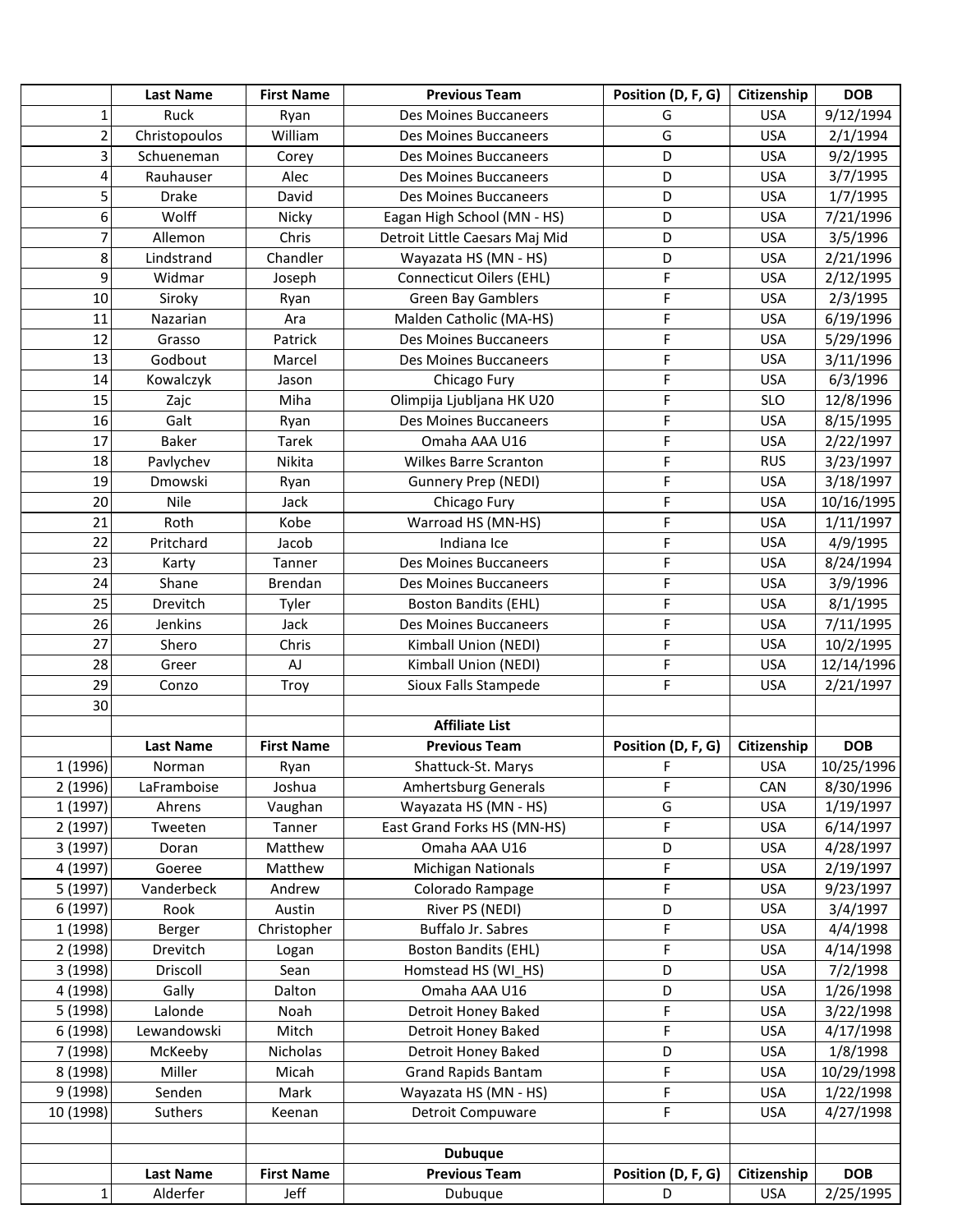| $\overline{c}$      | Anderson                 | Mason             | Weyburn                                 | D                  | <b>USA</b>  | 2/23/1995              |
|---------------------|--------------------------|-------------------|-----------------------------------------|--------------------|-------------|------------------------|
| 3                   | Benson                   | Jacob             | Dubuque                                 | F                  | <b>USA</b>  | 2/1/1996               |
| 4                   | Boeing                   | <b>Brett</b>      | Dubuque                                 | F                  | <b>USA</b>  | 1/14/1995              |
| 5                   | Chiasson                 | Ryan              | Dubuque                                 | F                  | <b>USA</b>  | 6/24/1994              |
| 6                   | Chrcek                   | Damian            | Honeybaked                              | D                  | <b>USA</b>  | 2/17/1996              |
| 7                   | Colwell                  | Nate              | Kenai River                             | F                  | <b>USA</b>  | 1/16/1996              |
| 8                   | Davies                   | Michael           | St. Louis                               | D                  | <b>USA</b>  | 1/26/1997              |
| 9                   | <b>Dudek</b>             | JD                | <b>KUA</b>                              | F                  | <b>USA</b>  | 1/29/1996              |
| $10\,$              | Ege                      | Wyatt             | Fairbanks                               | D                  | <b>USA</b>  | 3/19/1995              |
| 11                  | Gambrell                 | Dylan             | Dubuque                                 | F                  | <b>USA</b>  | 8/26/1996              |
| 12                  | Green                    | Gordie            | Victory Honda                           | F                  | <b>USA</b>  | 2/24/1997              |
| 13                  | Hillman                  | <b>Blake</b>      | Dubuque                                 | D                  | <b>USA</b>  | 1/26/1996              |
| 14                  | Johansson                | Ben               | Dubuque                                 | G                  | <b>USA</b>  | 7/3/1994               |
| 15                  | Kavanagh                 | Shane             | Dubuque                                 | F                  | <b>USA</b>  | 1/5/1995               |
| 16                  | Kerr                     | Andrew            | Wichita Falls                           | D                  | <b>USA</b>  | 2/22/1995              |
| 17                  | Knierim                  | Willie            | <b>Chicago Mission</b>                  | F                  | <b>USA</b>  | 1/22/1998              |
| 18                  | Kuhn                     | Ryan              | <b>Buffalo</b>                          | F                  | <b>USA</b>  | 1/18/1995              |
| 19                  | Lagesson                 | William           | Frolunda                                | D                  | <b>SWE</b>  | 2/22/1996              |
| 20                  | Larocque                 | Sasha             | <b>Grande Prairie</b>                   | D                  | CAN         | 2/9/1994               |
| 21                  | Malone                   | Seamus            | Dubuque                                 | F                  | <b>USA</b>  | 5/6/1996               |
| 22                  | Nieto                    | Gavin             | <b>KUA</b>                              | G                  | <b>USA</b>  | 2/2/1996               |
| 23                  | Reich                    | Kevin             | Dubuque                                 | G                  | <b>GER</b>  | 10/26/1995             |
| 24                  | Romo                     | Jakob             | Minnesota                               | F                  | <b>USA</b>  | 6/6/1995               |
| 25                  | Smith                    | Evan              | Salisbury                               | F                  | CAN         | 8/26/1996              |
| 26                  | Smith                    | Mitchell          | Salisbury                               | F                  | CAN         | 8/26/1996              |
| 27                  | Starrett                 | Beau              | South Shore                             | F                  | <b>USA</b>  | 11/1/1995              |
| 28                  | Stevens                  | Ryan              | Amarillo                                | F                  | <b>USA</b>  | 10/16/1994             |
|                     |                          |                   |                                         |                    |             |                        |
| 29                  | Sucese                   | Nathan            | Gunnery                                 | F                  | <b>USA</b>  | 7/12/1996              |
| 30                  | Young                    | Spenser           | Exeter                                  | D                  | <b>USA</b>  | 3/24/1997              |
|                     |                          |                   | <b>Affiliate List</b>                   |                    |             |                        |
|                     | <b>Last Name</b>         | <b>First Name</b> | <b>Previous Team</b>                    | Position (D, F, G) | Citizenship | <b>DOB</b>             |
| 1 (1996)            | Radke                    | Roy               | SSM                                     | F                  | <b>USA</b>  | 12/10/1996             |
| 2 (1996)            | McNabb                   | <b>Nick</b>       | Culver                                  | G                  | <b>USA</b>  | 7/16/1996              |
| 1 (1997)            | Cotton                   | David             | Cushing                                 | F                  | <b>USA</b>  | 7/9/1997               |
| 2 (1997)            | D'Orsi                   | Will              | St. Sebastian's                         | F                  | <b>USA</b>  | 1/7/1997               |
| 3 (1997)            | Griffin                  | Lincoln           | Thayer                                  | F                  | <b>USA</b>  | 11/15/1997             |
| 4 (1997)            | Harris                   | Elijah            | <b>KUA</b>                              | G                  | <b>USA</b>  | 6/29/1997              |
| 5 (1997)            | Pulver                   | Matt              | Omaha AAA                               | F                  | <b>USA</b>  | 6/5/1997               |
| 6 (1997)            | Theisen                  | Colin             | Victory Honda                           | F                  | <b>USA</b>  | 4/24/1997              |
| 1 (1998)            | Mantaro                  | Keegan            | Colorado T-Birds                        | D                  | <b>USA</b>  | 12/3/1998              |
| 2 (1998)            | Murphy                   | RJ.               | St. Sebastian's                         | F                  | <b>USA</b>  | 10/2/1998              |
| 3 (1998)            | Nieto                    | Garrett           | LA Jr. Kings                            | G                  | <b>USA</b>  | 5/15/1998              |
| 4 (1998)            | O'Leary                  | Michael           | Salisbury                               | F                  | CAN         | 1/1/1998               |
| 5 (1998)            | Solow                    | Zach              | St. Louis                               | F                  | <b>USA</b>  | 11/6/1998              |
| 6 (1998)            | Stampohar                | John              | <b>Grand Rapids</b>                     | D                  | <b>USA</b>  | 9/24/1998              |
| 7 (1998)            | Staum                    | Casey             | Hill-Murray                             | D                  | <b>USA</b>  | 1/8/1998               |
| 8 (1998)            | Treijs                   | Edgars            | Linkopings                              | F                  | <b>SWE</b>  | 3/21/1998              |
| 9 (1998)            | Washe                    | Paul              | Victory Honda                           | F                  | <b>USA</b>  | 11/27/1998             |
| 10 (1998)           | Yelle                    | Martan            | Chicago Mission                         | F                  | <b>USA</b>  | 2/15/1998              |
|                     |                          |                   |                                         |                    |             |                        |
|                     |                          |                   | Fargo                                   |                    |             |                        |
|                     | <b>Last Name</b>         | <b>First Name</b> | <b>Previous Team</b>                    | Position (D, F, G) | Citizenship | <b>DOB</b>             |
| $\mathbf{1}$        | Ashley                   | Cam               | Fargo Force                             | F                  | <b>USA</b>  | 5/29/1996              |
| $\overline{2}$<br>3 | <b>Babcock</b><br>Baudry | Michael<br>Justin | Fargo Force<br><b>Steinbach Pistons</b> | F<br>D             | <b>USA</b>  | 2/1/1995<br>10/12/1996 |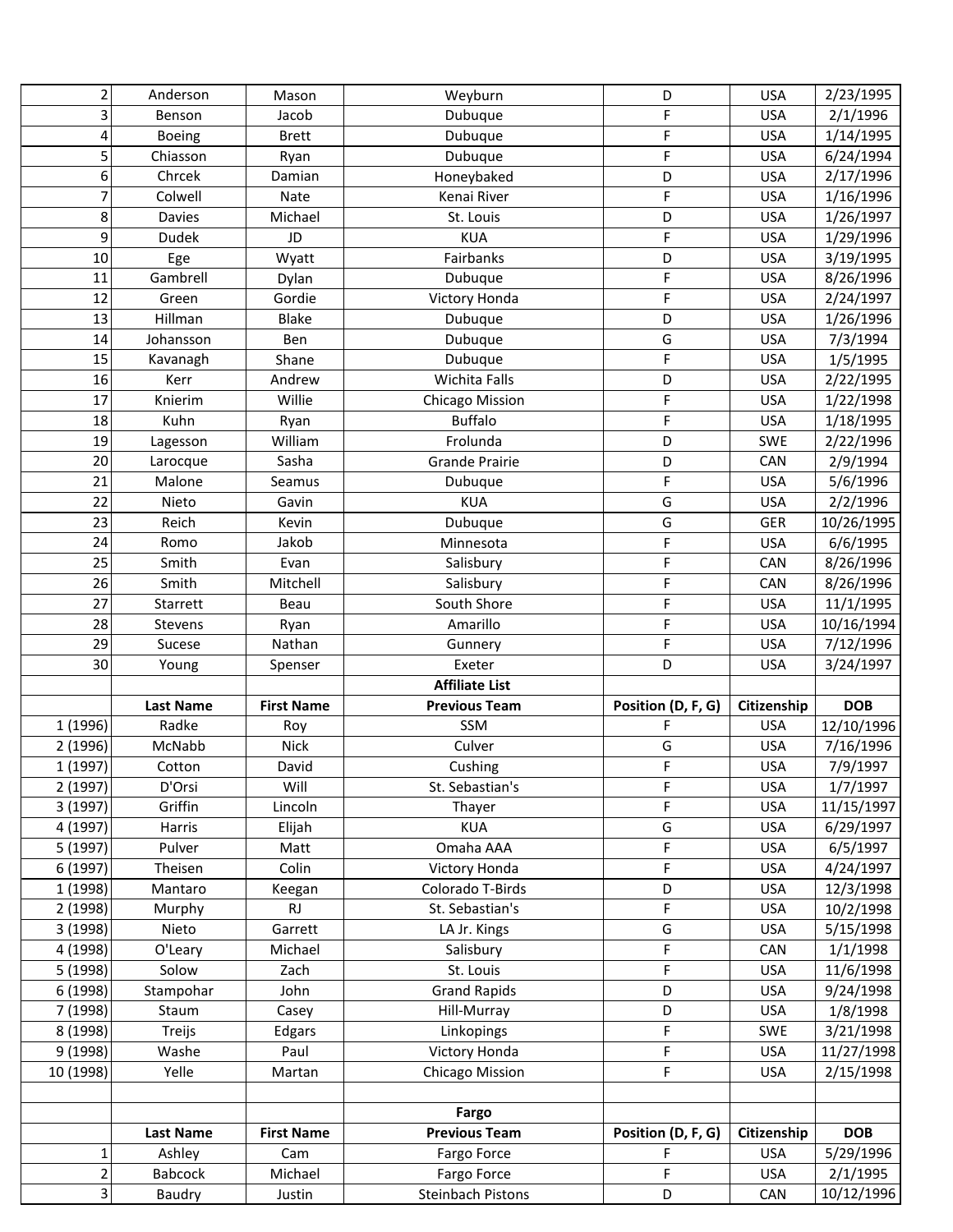| 4                   | <b>Bennis</b>    | Chuck                       | Eau Claire Memorial HS                  | D                  | <b>USA</b>               | 8/24/1995               |
|---------------------|------------------|-----------------------------|-----------------------------------------|--------------------|--------------------------|-------------------------|
| 5                   | Bergstrom        | Victor                      | Rogle BK Jr                             | D                  | <b>SWE</b>               | 9/7/1995                |
| 6                   | Bjugson          | Cole                        | Roseau HS/Fargo Force                   | D                  | <b>USA</b>               | 10/5/1995               |
| 7                   | Cakebread        | Christian                   | Fargo Force                             | F                  | <b>USA</b>               | 4/15/1997               |
| 8                   | Davison          | Luke                        | Notre Dame Academy                      | D                  | <b>USA</b>               | 2/26/1996               |
| 9                   | Derks            | Alec                        | Philadelphia Little Flyers (EHL)        | G                  | <b>USA</b>               | 3/25/1996               |
| 10                  | Dodd             | Trey                        | <b>Austin Bruins</b>                    | F                  | <b>USA</b>               | 7/18/1996               |
| 11                  | Dunning          | Brendan                     | Rio Grande Valley Killer Bees           | F                  | <b>USA</b>               | 7/19/1996               |
| 12                  | Eyssimont        | Michael                     | Fargo Force                             | F                  | <b>USA</b>               | 9/9/1996                |
| 13                  | Gray             | Garick                      | Fargo Force                             | F                  | CAN                      | 11/12/1994              |
| 14                  | Hayes            | CJ                          | Fargo Force                             | F                  | <b>USA</b>               | 2/7/1995                |
| 15                  | Israelsson       | Mathias                     | Fargo Force                             | G                  | SWE                      | 7/19/1994               |
| 16                  | Jaks             | Janis                       | Riga SK Jr                              | D                  | LAT                      | 8/22/1995               |
| 17                  | McArdle          | Matt                        | Rio Grande Valley Killer Bees           | D                  | <b>USA</b>               | 7/11/1995               |
| 18                  | McMahan          | Shane                       | LA Jr Kings U18                         | F                  | <b>USA</b>               | 7/30/1996               |
| 19                  | Meyers           | Ben                         | Delano HS                               | F                  | <b>USA</b>               | 11/15/1998              |
| 20                  | Morelli          | Mason                       | Fargo Force                             | F                  | <b>USA</b>               | 2/1/1996                |
| 21                  | Mostrom          | Sean                        | Rio Grande Valley Killer Bees           | D                  | <b>USA</b>               | 3/26/1994               |
| 22                  | Poolman          | Colton                      | EGF HS/Fargo Force                      | D                  | <b>USA</b>               | 12/18/1995              |
| 23                  | Rafferty         | <b>Brogan</b>               | Coulee Region Chill                     | D                  | <b>USA</b>               | 5/28/1995               |
| 24                  | Roo              | TJ                          | Aberdeen Wings                          | F                  | <b>USA</b>               | 4/30/1994               |
| 25                  | Slattery         | Mitch                       | Hill Murray HS                          | F                  | <b>USA</b>               | 4/20/1996               |
| 26                  | Smirnov          | Denis                       | Indiana Ice                             | F                  | <b>RUS</b>               | 8/12/1997               |
| 27                  | Stevens          | Brody                       | USNTDP/Victory Honda U18                | F                  | <b>USA</b>               | 4/26/1997               |
| 28                  | Sylvester        | Kyle                        | Warroad HS                              | F                  | <b>USA</b>               | 5/20/1995               |
| 29                  | Warner           | Hunter                      | Fargo Force                             | D                  | <b>USA</b>               | 9/21/1995               |
| 30                  | Yon              | Zach                        | Roseau HS                               | F                  | <b>USA</b>               | 12/30/1995              |
|                     |                  |                             | <b>Affiliate List</b>                   |                    |                          |                         |
|                     | <b>Last Name</b> | <b>First Name</b>           | <b>Previous Team</b>                    | Position (D, F, G) | Citizenship              | <b>DOB</b>              |
| 1 (1996)            | Bowen            | Dixon                       | <b>East Grand Forks HS</b>              | F                  | <b>USA</b>               | 5/5/1996                |
| 2 (1996)            | Zerban           | Andrew                      | Fargo Force                             | F                  | <b>USA</b>               | 3/22/1996               |
| 1 (1997)            | Appleton         | Collin                      | Notre Dame Academy                      | F                  | <b>USA</b>               | 5/21/1997               |
| 2 (1997)            | Bell             | Evan                        | Detroit Little Caesers U18              | D                  | <b>USA</b>               | 6/25/1997               |
| 3 (1997)            | Graham           | Michael                     | <b>Eden Prairie HS</b>                  | F                  | <b>USA</b>               | 11/25/1997              |
| 4 (1997)            | Jurusik          | Matt                        | Cleveland Barons U18                    | G                  | <b>USA</b>               | 5/1/1997                |
| 5(1997)             | Mackie           | Gage                        | Shattuck St. Mary's U16                 | F                  | <b>USA</b>               | 6/23/1997               |
| 6 (1997)            | Sullivan         | Marc                        | <b>Eden Prairie HS</b>                  | D                  | <b>USA</b>               | 4/5/1997                |
| 1 (1998)            | Bederka          |                             |                                         |                    |                          |                         |
| 2 (1998)            |                  | Ryan                        | Detroit Honeybaked U16                  | D                  | <b>USA</b>               | 2/2/1998                |
|                     | <b>Belisle</b>   | <b>Bradley</b>              | Thunder Bay Kings AAA                   | F                  | CAN                      | 1/26/1998               |
| 3 (1998)            | Cowan            | Luke                        | Detroit Honeybaked U16                  | F                  | <b>USA</b>               | 1/4/1998                |
| 4 (1998)            | Gallant          | Cole                        | Detroit Honeybaked U16                  | F                  | <b>USA</b>               | 3/14/1998               |
| 5 (1998)            | Gerlach          | Max                         | Colorado Thunderbirds U16               | F                  | <b>USA</b>               | 4/4/1998                |
| 6 (1998)            | Hurley           | <b>Brian</b>                | St. Thomas Academy                      | D                  | <b>USA</b>               | 6/16/1998               |
| 7 (1998)            | Lafontaine       | Jack                        | Don Mills Flyers AAA                    | G                  | CAN                      | 1/6/1998                |
| 8 (1998)            | Melaragni        | David                       | Team Comcast U16                        | D                  | <b>USA</b>               | 3/30/1998               |
| 9 (1998)            | Tufte            | Riley                       | <b>Blaine HS</b>                        | F                  | <b>USA</b>               | 4/10/1998               |
| 10 (1998)           | Underwood        | Michael                     | Oakland Jr Grizzlies U16                | D                  | <b>USA</b>               | 7/7/1998                |
|                     |                  |                             |                                         |                    |                          |                         |
|                     |                  |                             | <b>Green Bay</b>                        |                    |                          |                         |
|                     | Last Name        | <b>First Name</b>           | <b>Previous Team</b>                    | Position (D, F, G) | Citizenship              | <b>DOB</b>              |
| $\mathbf 1$         | <b>Bafia</b>     | Luke                        | Rio Grande                              | D                  | <b>USA</b>               | 1/19/1996               |
| $\overline{2}$      | Barach           | Derek                       | Salisbury Prep                          | F                  | <b>USA</b>               | 2/27/1995               |
| 3                   | Best             | Drew                        | Green Bay                               | F                  | <b>USA</b>               | 7/1/1994                |
| 4<br>$\overline{5}$ | Bowen<br>Brown   | <b>Brian</b><br>Christopher | <b>Boston Jr Bruins</b><br>Cranbrook HS | F<br>F             | <b>USA</b><br><b>USA</b> | 11/21/1995<br>2/22/1996 |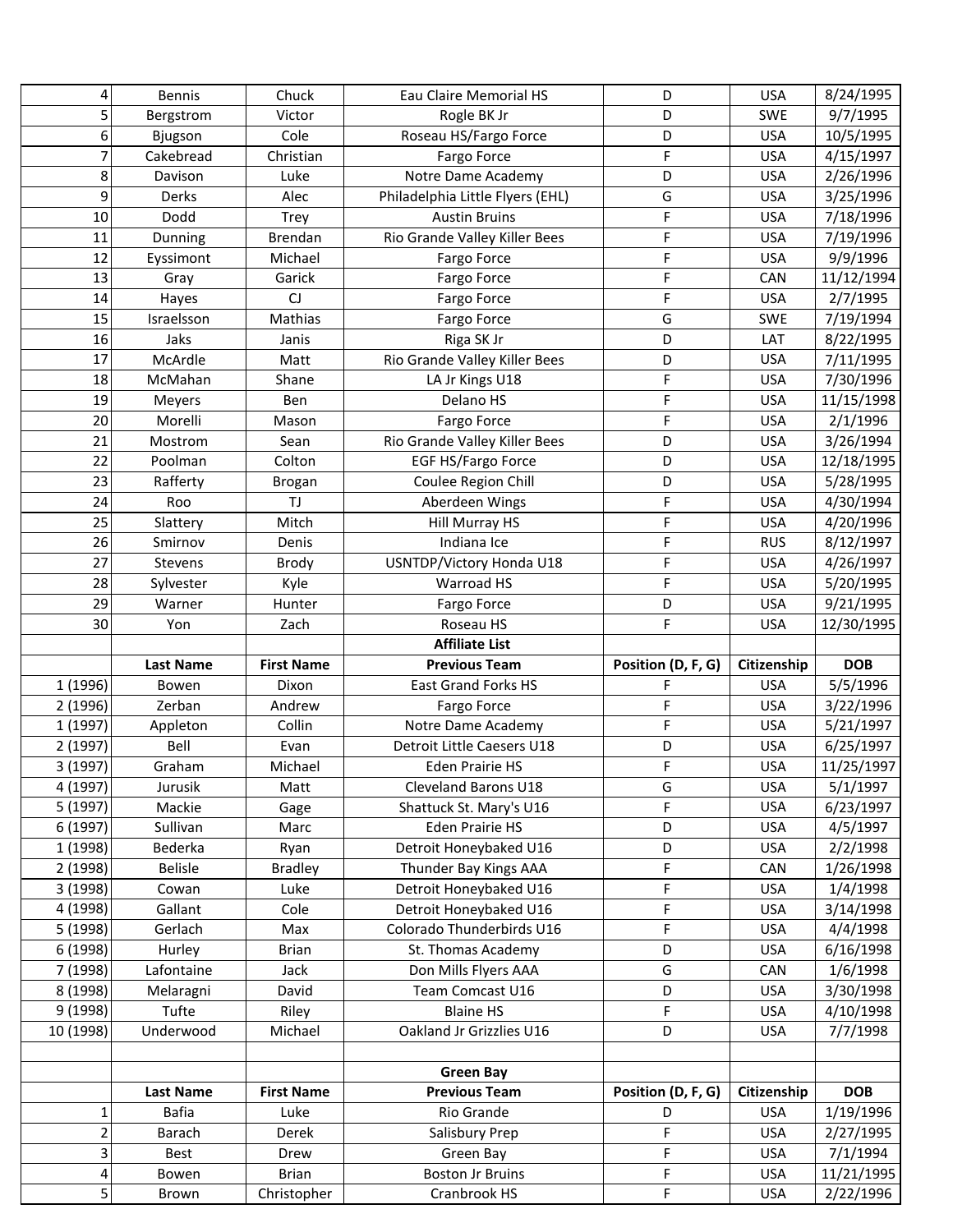| 6                    | Frederic                | Grant               | Janesville                                     | D                  | <b>USA</b>               | 3/23/1995              |
|----------------------|-------------------------|---------------------|------------------------------------------------|--------------------|--------------------------|------------------------|
| $\overline{7}$       | Gates                   | <b>Brent</b>        | Green Bay                                      | F                  | <b>USA</b>               | 8/12/1997              |
| 8                    | Gendron                 | Miles               | <b>River PS</b>                                | D                  | <b>USA</b>               | 6/28/1996              |
| 9                    | Gicewicz                | <b>RJ</b>           | Green Bay                                      | D                  | <b>USA</b>               | 11/13/1995             |
| 10                   | Hackett                 | Cam                 | Green Bay                                      | G                  | CAN                      | 6/1/1996               |
| 11                   | Houle                   | Michael             | Honeybaked                                     | F                  | <b>USA</b>               | 6/22/1996              |
| 12                   | Jacobs                  | Josh                | Indiana                                        | D                  | <b>USA</b>               | 2/15/1996              |
| 13                   | Jones                   | Christopher         | Wenatchee                                      | D                  | <b>USA</b>               | 8/28/1996              |
| 14                   | Kauppila                | Jacob               | Alberni Valley                                 | F                  | <b>USA</b>               | 1/19/1995              |
| 15                   | Kauppila                | Sam                 | Austin                                         | F                  | <b>USA</b>               | 5/12/1996              |
| 16                   | Kolena                  | Milan               | Orange HK 20                                   | F                  | <b>SVK</b>               | 5/12/1994              |
| 17                   | Miletic                 | Sam                 | Cranbrook HS                                   | F                  | <b>USA</b>               | 5/4/1997               |
| 18                   | O'Neill                 | Aaron               | Green Bay                                      | F                  | <b>USA</b>               | 5/5/1997               |
| 19                   | Pem                     | Nik                 | Mora U20 Elite                                 | F                  | <b>SLO</b>               | 8/30/1995              |
| 20                   | Pawloski                | Jason               | Indiana                                        | G                  | <b>USA</b>               | 12/4/1995              |
| 21                   | Polino                  | Patrick             | Green Bay                                      | F                  | <b>USA</b>               | 4/11/1995              |
| 22                   | Robert                  | Alex                | Green Bay                                      | D                  | <b>USA</b>               | 1/18/1995              |
| 23                   | Rutledge                | Jared               | Green Bay                                      | G                  | <b>USA</b>               | 4/18/1994              |
| 24                   | Smith                   | Ryan                | Northwood Prep                                 | F                  | <b>USA</b>               | 4/4/1997               |
| 25                   | Snyder                  | Mitch               | Green Bay                                      | F                  | <b>USA</b>               | 2/16/1994              |
| 26                   | Walsh                   | Anthony             | Green Bay                                      | D                  | <b>USA</b>               | 9/21/1995              |
| 27                   | Wegwerth                | Joseph              | <b>USNTDP</b>                                  | F                  | <b>USA</b>               | 6/16/1996              |
| 28                   | Wynne                   | Conner              | Milton Academy                                 | D                  | <b>USA</b>               | 10/29/1995             |
| 29                   |                         |                     |                                                |                    |                          |                        |
| 30                   |                         |                     |                                                |                    |                          |                        |
|                      |                         |                     | <b>Affiliate List</b>                          |                    |                          |                        |
|                      | <b>Last Name</b>        | <b>First Name</b>   | <b>Previous Team</b>                           | Position (D, F, G) | Citizenship              | <b>DOB</b>             |
| 1 (1996)             | Poehling                | Jake                | Lakeville North                                | F                  | <b>USA</b>               | 8/29/1996              |
|                      |                         |                     |                                                |                    |                          |                        |
| 2 (1996)             | Poehling                | <b>Nick</b>         | Lakeville North                                | F                  | <b>USA</b>               | 8/29/1996              |
|                      |                         |                     |                                                | F                  | <b>USA</b>               |                        |
| 1 (1997)             | Finnegan                | Ryan<br>Liam        | Skipjacks<br>Berwick                           | D                  | <b>USA</b>               | 5/8/1997               |
| 2 (1997)             | Darcy<br>Huska          | Adam                | Zvolen HK                                      | G                  | <b>SVK</b>               | 2/26/1997              |
| 3 (1997)             | Parsells                | Adam                | Wausau West                                    | D                  | <b>USA</b>               | 5/12/1997              |
| 4 (1997)             |                         |                     |                                                | F                  |                          | 1/3/1997               |
| 5 (1997)             | Overhardt               | Alex                | Colorado Tbirds                                | D                  | <b>USA</b>               | 1/15/1997              |
| 6 (1997)             | Stevens<br><b>Bliss</b> | Alex                | Wayzata                                        | F                  | <b>USA</b><br><b>USA</b> | 2/27/1997              |
| 1 (1998)             | Dunne                   | Trenton<br>Joshua   | <b>Appleton United</b><br>St. Louis Blues      | F                  | <b>USA</b>               | 3/16/1998              |
| 2 (1998)<br>3 (1998) |                         |                     |                                                | F                  | <b>USA</b>               | 12/8/1998              |
| 4 (1998)             | Grando                  | Christopher<br>John | Long Island Gulls                              | F                  | <b>USA</b>               | 8/22/1998              |
|                      | Leonard<br>MacNab       | Jack                | Springfield Cathedral<br>Culver                | F                  | <b>USA</b>               | 8/7/1998               |
| 5 (1998)             | Mittlestadt             | Casey               | Eden Prairie Bantam                            | F                  | <b>USA</b>               | 7/3/1998               |
| 6 (1998)             | Peeke                   | Andrew              | Selects Academy                                | D                  | <b>USA</b>               | 7/1/1998               |
| 7 (1998)             |                         |                     |                                                | D                  |                          | 3/17/1998              |
| 8 (1998)             | Pesak                   | John                | Chicado Fury                                   | F                  | <b>USA</b>               | 10/28/1998             |
| 9 (1998)             | Puricelli               | Brandon             | St. Louis Blues                                | D                  | <b>USA</b>               | 2/4/1998               |
| 10 (1998)            | Sylvestre               | Gabriel             | College Esther-Blondin                         |                    | CAN                      | 1/22/1998              |
|                      |                         |                     | Lincoln                                        |                    |                          |                        |
|                      | <b>Last Name</b>        | <b>First Name</b>   | <b>Previous Team</b>                           | Position (D, F, G) | Citizenship              | <b>DOB</b>             |
| $\mathbf 1$          | Ausmus                  | Tye                 | Lincoln Stars                                  | D                  | <b>USA</b>               | 7/11/1997              |
| $\overline{2}$       | Bethune                 | Jared               | Lincoln Stars                                  | F                  | CAN                      | 1/20/1997              |
| 3                    | Christensen             | Blake               | Lincoln Stars                                  | F                  | <b>USA</b>               |                        |
| 4                    | Foreman                 | Quin                |                                                | F                  | <b>USA</b>               | 9/15/1995              |
| 5                    | Devito                  | Tony                | Boston Advantage Tier 1<br><b>Buffalo Ojhl</b> | D                  | <b>USA</b>               | 5/25/1996<br>5/15/1995 |
| 6                    | Frantti                 | Connor              | Lincoln Stars                                  | D                  | <b>USA</b>               | 4/11/1994              |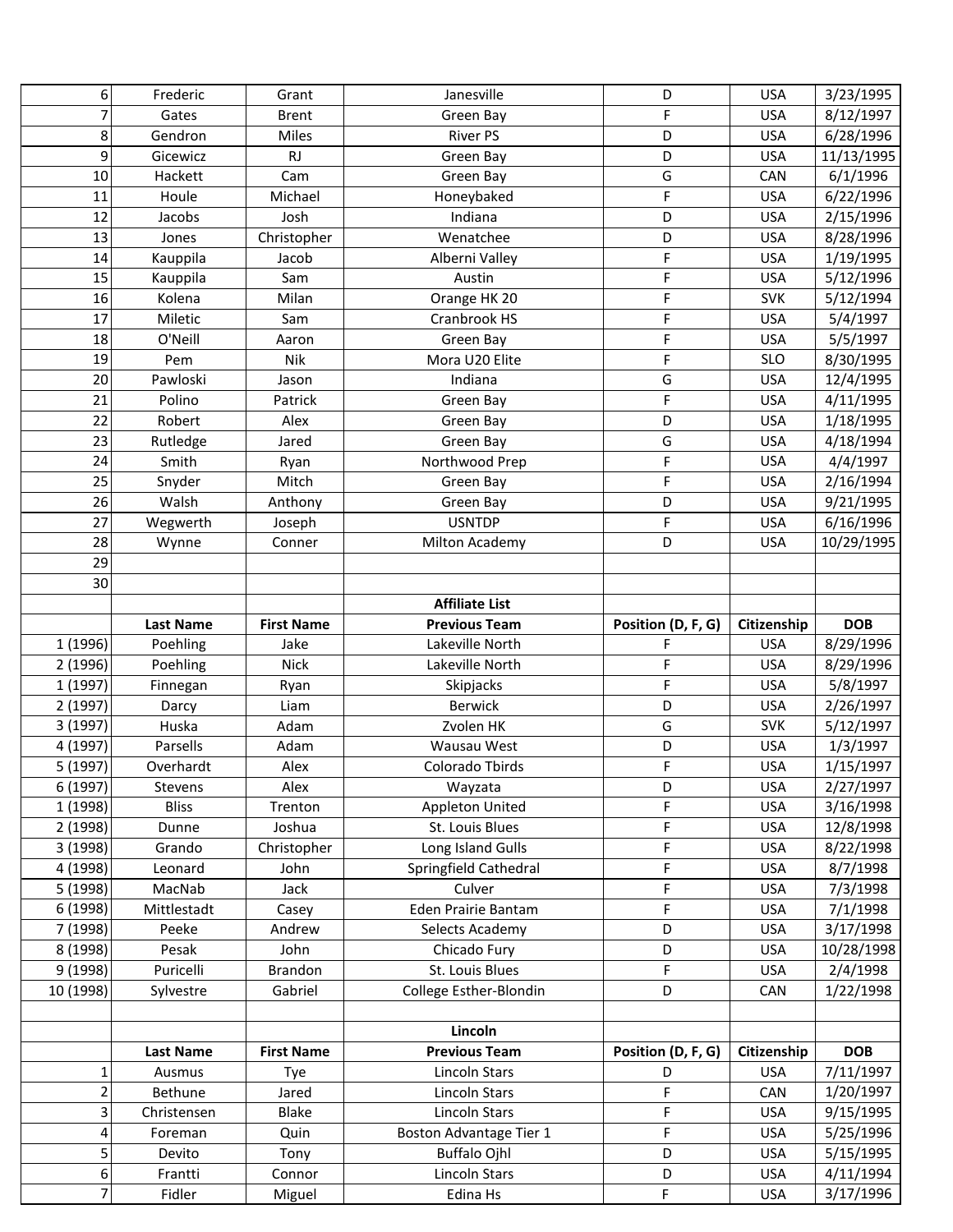| 8              | Gillespie        | Michael           | Nj Rockets                 | F                  | <b>USA</b>  | 4/23/1996  |
|----------------|------------------|-------------------|----------------------------|--------------------|-------------|------------|
| 9              | Humitz           | Max               | <b>Lincoln Stars</b>       | F                  | <b>USA</b>  | 7/8/1995   |
| 10             | Hoff             | Ludvig            | Lincoln Stars              | F                  | <b>NOR</b>  | 10/16/1996 |
| 11             | Jones            | Ryan              | Indiana U18                | D                  | <b>USA</b>  | 5/26/1996  |
| 12             | Jones            | Peyton            | Philadelphia U18           | G                  | <b>USA</b>  | 2/14/1996  |
| 13             | Kalynuk          | Wyatt             | Virden Mjhl                | D                  | CAN         | 4/14/1997  |
| 14             | Klack            | Christopher       | Ancaster Gojhl             | F                  | CAN         | 6/3/1997   |
| 15             | Ladouce          | James             | Honneybaked U18            | F                  | <b>USA</b>  | 8/24/1995  |
| 16             | Lerario          | <b>Biagio</b>     | <b>Lincoln Stars</b>       | F                  | <b>USA</b>  | 9/22/1995  |
| 17             | Lee              | Cameron           | Northwood Prep             | D                  | CAN         | 2/18/1997  |
| 18             | Malmquist        | Dylan             | Edina Hs                   | F                  | <b>USA</b>  | 8/18/1996  |
| 19             | Gazzillo         | Patrick           | <b>Lincoln Stars</b>       | D                  | <b>USA</b>  | 7/29/1995  |
| 20             | Sacco            | Dominic           | <b>Lincoln Stars</b>       | F                  | <b>USA</b>  | 6/8/1995   |
| 21             | Scott            | Angus             | Notre Dame Smhl            | F                  | <b>USA</b>  | 3/3/1997   |
| 22             | Ungern-Sternberg | August            | Omaha Aaa                  | F                  | <b>USA</b>  | 7/27/1997  |
| 23             | Shiplo           | Luke              | <b>Lincoln Stars</b>       | D                  | CAN         | 5/31/1995  |
| 24             | Shepard          | Hunter            | <b>Grand Rapids Hs</b>     | G                  | <b>USA</b>  | 11/7/1995  |
| 25             | Woolf            | Dylan             | <b>Holf Family Hs</b>      | D                  | <b>USA</b>  | 5/3/1996   |
| 26             | Wyse             | Anthony           | Boston Advantage Tier 1    | F                  | <b>USA</b>  | 3/29/1996  |
| 27             | Ward             | Keegan            | <b>Lincoln Stars</b>       | F                  | <b>USA</b>  | 1/9/1997   |
| 28             | Fletcher         | Colton            | Omaha Aaa                  | F                  | <b>USA</b>  | 4/7/1997   |
| 29             | Dornbach         | Casey             | Edina Hs                   | F                  | <b>USA</b>  | 7/7/1997   |
| 30             |                  |                   |                            |                    |             |            |
|                |                  |                   | <b>Affiliate List</b>      |                    |             |            |
|                | <b>Last Name</b> | <b>First Name</b> | <b>Previous Team</b>       | Position (D, F, G) | Citizenship | <b>DOB</b> |
| 1 (1996)       | Dingman          | Nathan            | Wayzata Hs                 | F                  | <b>USA</b>  | 11/22/1996 |
| 2 (1996)       | Rostagno         | Tristan           | <b>Lincoln Stars</b>       | D                  | <b>USA</b>  | 9/25/1996  |
| 1 (1997)       | Terry            | Troy              | Col Thunderbirds Aaa       | F                  | <b>USA</b>  | 9/10/1997  |
| 2 (1997)       | Floodstrand      | Michael           | Ntdp                       | F                  | <b>USA</b>  | 1/6/1997   |
| 3 (1997)       | Jaycox           | Lukas             | Warroad                    | D                  | <b>USA</b>  | 8/19/1997  |
| 4 (1997)       | Jutting          | Tyler             | Mankato                    | D                  | <b>USA</b>  | 7/27/1997  |
| 5 (1997)       | Bell             | Josh              | Stl Blues Aaa              | F                  | <b>USA</b>  | 3/20/1997  |
| 6 (1997)       | Cho              | Austin            | <b>St Andrews</b>          | D                  | CAN         | 5/19/1997  |
| 1 (1998)       | Mersch           | Dominic           | <b>Chicago Mission</b>     | F                  | <b>USA</b>  | 12/16/1998 |
| 2 (1998)       | Frank            | Ethen             | Omaha Aaa                  | F                  | <b>USA</b>  | 2/5/1998   |
| 3 (1998)       | Schioler         | Liam              | Shattuck                   | D                  | CAN         | 1/24/1998  |
| 4 (1998)       | Badini           | Jack              | Li Gulls Aaa               | F                  | <b>USA</b>  | 1/19/1998  |
| 5 (1998)       | Field            | Sam               | Choate Prep                | F                  | <b>USA</b>  | 2/4/1998   |
| 6 (1998)       | Harris           | Jacob             | <b>Toronto Marlies</b>     | F                  | CAN         | 4/10/1998  |
| 7 (1998)       | Nappier          | Tommy             | Stl Blues Aaa              | G                  | <b>USA</b>  | 6/22/1998  |
| 8 (1998)       | Stahlhuth        | Ethan             | Stl Blues Aaa              | F                  | <b>USA</b>  | 1/9/1998   |
| 9 (1998)       | Weller           | Kyle              | Comcast Aaa                | F.                 | <b>USA</b>  | 5/7/1998   |
| 10 (1998)      | Diceasere        | A.J               | Nj Rockets                 | D                  | <b>USA</b>  | 3/28/1998  |
|                |                  |                   |                            |                    |             |            |
|                |                  |                   | <b>Madison</b>             |                    |             |            |
|                | <b>Last Name</b> | <b>First Name</b> | <b>Previous Team</b>       | Position (D, F, G) | Citizenship | <b>DOB</b> |
| $\mathbf{1}$   | Blankenberg      | Alex              | Port Huron (NAHL)          | G                  | <b>USA</b>  | 9/5/1994   |
| $\overline{2}$ | <b>Burton</b>    | Ryan              | Thunder Bay Kings U18      | F                  | CAN         | 2/7/1996   |
| 3              | Chatfield        | Jalen             | Belle Tire U18             | D                  | <b>USA</b>  | 5/15/1996  |
| 4              | Fadyeyev         | Eugene            | Wilkes-Barre Scranton U16  | F                  | <b>UKR</b>  | 10/8/1997  |
| 5              | Fuchs            | Sebastian         | Kenai River (NAHL)         | F                  | <b>SWE</b>  | 9/15/1996  |
| 6              | Gerard           | Charlie           | Ohio Blue Jackets U18      | F                  | <b>USA</b>  | 11/19/1995 |
| $\overline{7}$ | Hults            | Mitch             | Indiana Ice                | F.                 | <b>USA</b>  | 11/13/1994 |
| 8              | Johnson          | Casey             | The Hockey Academy Selects | D                  | <b>USA</b>  | 4/12/1996  |
| 9              | Johnson          | Robert            | Minnesota Magicians (NAHL) | F                  | <b>USA</b>  | 7/7/1996   |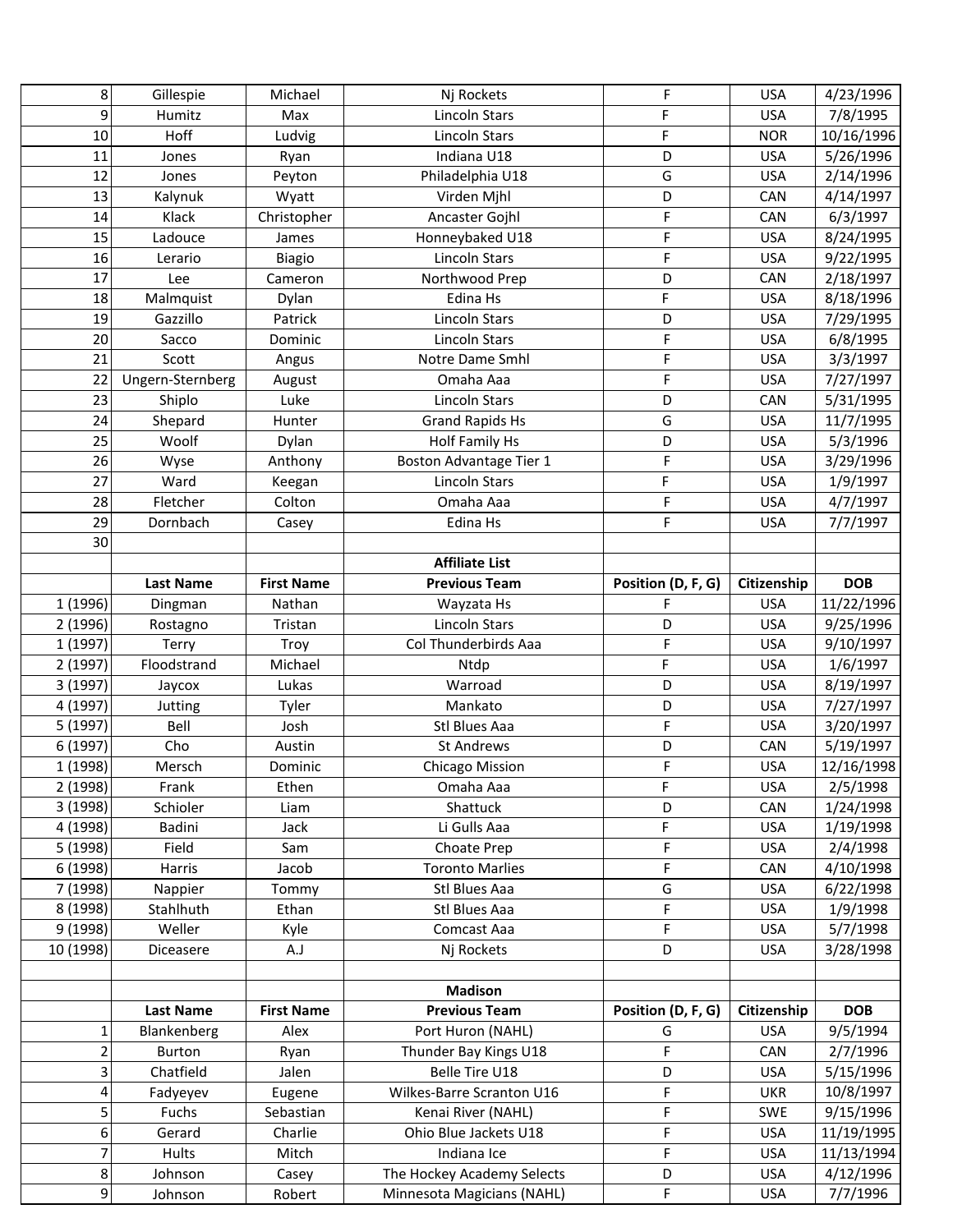| 10                  | Jones            | Matt              | Port Huron (NAHL)              | F                  | <b>USA</b>  | 3/21/1996  |
|---------------------|------------------|-------------------|--------------------------------|--------------------|-------------|------------|
| 11                  | Koch             | Matt              | Wichita Falls (NAHL)           | D                  | <b>USA</b>  | 3/22/1995  |
| 12                  | Leclerc          | Guillaume         | Austin (NAHL)                  | F                  | FRA         | 2/20/1996  |
| 13                  | Lohin            | Ryan              | Team Comcast U18               | F                  | <b>USA</b>  | 6/26/1996  |
| 14                  | Luhmann          | Hunter            | Proctory Academy PS            | F                  | <b>USA</b>  | 5/2/1997   |
| 15                  | McCormick        | Sam               | Notre Dame Academy HS          | F                  | <b>USA</b>  | 2/20/1997  |
| 16                  | McElhenie        | Luke              | Madison Capitols U18           | F                  | <b>USA</b>  | 11/15/1995 |
| 17                  | Merl             | Steven            | Belle Tire U18                 | F                  | <b>USA</b>  | 2/7/1996   |
| 18                  | Merulla          | Michael           | Philadelphia Jr. Flyers U18    | F                  | <b>USA</b>  | 1/26/1996  |
| 19                  | Metcalf          | Garrett           | Colorado Rampage U18           | G                  | <b>USA</b>  | 3/5/1996   |
| 20                  | Muck             | Tommy             | Eagan HS                       | D                  | <b>USA</b>  | 1/5/1996   |
| 21                  | Richter          | Marco             | LA Stars U20                   | F                  | AUS         | 11/19/1995 |
| 22                  | Romanko          | Darian            | Minnesota Wilderness (NAHL)    | F                  | <b>USA</b>  | 11/9/1994  |
| 23                  | Scheid           | lan               | <b>Blaine HS</b>               | D                  | <b>USA</b>  | 6/14/1995  |
| 24                  | Smith            | Darren            | Pembroke Lumber Kings (CCHL)   | G                  | CAN         | 4/11/1995  |
| 25                  | Stillwell        | Tony              | Notre Dame Academy HS          | D                  | <b>USA</b>  | 4/18/1997  |
| 26                  | Van Schaack      | Luke              | Rocky Mountain Roughriders U16 | F                  | <b>USA</b>  | 8/20/1997  |
| 27                  | Vanko            | Alec              | Chicago Steel                  | D                  | <b>USA</b>  | 5/31/1994  |
| 28                  | Walter           | Kyle              | Team Comcast U18               | F                  | <b>USA</b>  | 8/16/1996  |
| 29                  | Watson           | Cooper            | Waterloo Blackhawks            | D                  | <b>USA</b>  | 4/18/1996  |
| 30                  | Zimmerman        | John              | <b>Culver Academy</b>          | D                  | <b>USA</b>  | 5/2/1996   |
|                     |                  |                   | <b>Affiliate List</b>          |                    |             |            |
|                     | <b>Last Name</b> | <b>First Name</b> | <b>Previous Team</b>           | Position (D, F, G) | Citizenship | <b>DOB</b> |
| 1 (1996)            | Fredberg         | Alex              | Minnesota Wilderness (NAHL)    | D                  | <b>USA</b>  | 7/28/1996  |
| 2 (1996)            | Weatherly        | Jacob             | Colorado Rampage U18           | G                  | <b>USA</b>  | 8/5/1996   |
| 1 (1997)            | <b>Bates</b>     | Alex              | Colorado Thunderbirds U16      | D                  | <b>USA</b>  | 6/17/1997  |
| 2 (1997)            | Biasillo         | Josh              | Buffalo Jr. Sabres U16         | F                  | <b>USA</b>  | 3/4/1997   |
| 3 (1997)            | Domin            | Jared             | Belle Tire U18                 | F                  | <b>USA</b>  | 3/3/1997   |
| 4 (1997)            | Gysbers          | Brendon           | Milwaukee Jr. Admirals U16     | D                  | <b>USA</b>  | 5/1/1997   |
| 5 (1997)            | Hampton          | Bobby             | New Jersey Devils U16          | F                  | <b>USA</b>  | 11/18/1997 |
| 6 (1997)            | Jerry            | Billy             | Team Wisconsin U16             | F                  | <b>USA</b>  | 11/21/1997 |
| 7 (1997)            | Selanne          | Eetu              | Los Angeles Jr. Kings U16      | F                  | <b>USA</b>  | 11/12/1997 |
| 8 (1997)            | Whelan           | Alex              | New Jersey Hitmen U16          | F                  | <b>USA</b>  | 7/20/1997  |
| 1 (1998)            | <b>Burkhardt</b> | Augie             | New Jersey Devils U16          | F                  | <b>USA</b>  | 3/20/1998  |
| 2 (1998)            | <b>Butcher</b>   | Mikey             | Madison Capitols U16           | D                  | <b>USA</b>  | 10/9/1998  |
| 3 (1998)            | Carlson          | Ryan              | Chicago Mission U16            | D                  | <b>USA</b>  | 2/6/1998   |
| 4 (1998)            | Donaldson        | Cameron           | Dallas Stars U16               | F                  | <b>USA</b>  | 7/14/1998  |
| 5 (1998)            | Edquist          | Ryan              | Shattuck St. Mary's U16        | G                  | <b>USA</b>  | 1/28/1998  |
| 6 (1998)            | Ford             | Connor            | Pittsburgh Penguins U18        | F                  | <b>USA</b>  | 2/5/1998   |
| 7 (1998)            | <b>Hults</b>     | Cole              | Madison Capitols U18           | D                  | <b>USA</b>  | 5/22/1998  |
| 8 (1998)            | Kubachka         | Joey              | Philadelphia Jr. Flyers U16    | F                  | <b>USA</b>  | 7/4/1998   |
| 9 (1998)            | Less             | Brendan           | Long Island Gulls U16          | D                  | <b>USA</b>  | 4/24/1998  |
| 10 (1998)           | Murray           | Jax               | Elk River Bantam               | F                  | <b>USA</b>  | 12/26/1998 |
| 11 (1998)           | Schneider        | Travis            | Chicago Fury U16               | F                  | <b>USA</b>  | 2/22/1998  |
| 12 (1998)           | Watson           | Carver            | Appleton United HS             | D                  | <b>USA</b>  | 3/3/1998   |
|                     |                  |                   |                                |                    |             |            |
|                     |                  |                   | <b>Muskegon</b>                |                    |             |            |
|                     | <b>Last Name</b> | <b>First Name</b> | <b>Previous Team</b>           | Position (D, F, G) | Citizenship | <b>DOB</b> |
| $\mathbf{1}$        | Cecconi          | Joseph            | Muskegon                       | D                  | <b>USA</b>  | 5/23/1997  |
| $\mathbf 2$         | Dodero           | Chris             | Muskegon                       | F                  | <b>USA</b>  | 6/8/1996   |
| 3                   | DeMontis         | Robbie            | Muskegon                       | F                  | CAN         | 2/17/1996  |
|                     |                  |                   |                                |                    |             |            |
| 4                   | Dineen           | Kevin             | Shattuck St Mary's             | F                  | <b>USA</b>  | 4/2/1996   |
| 5                   | Egle             | Haralds           | Muskegon                       | F                  | LAT         | 11/5/1996  |
| 6<br>$\overline{7}$ | Eliot            | Mitchell          | Honeybaked U16                 | D                  | <b>USA</b>  | 2/6/1998   |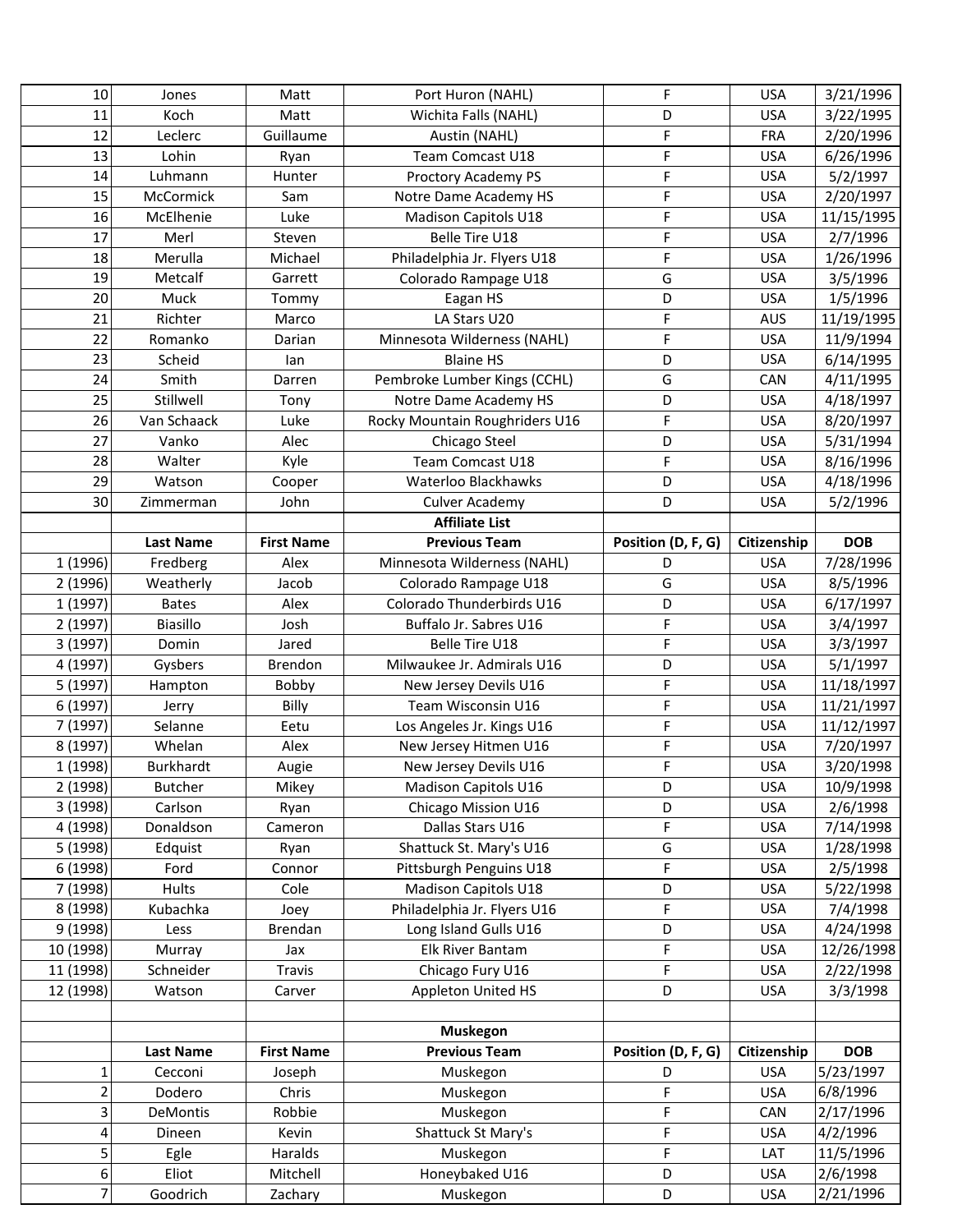| 8                     | Gottlieb           | Max               | <b>Bonnyville Pontiacs</b> | D                  | <b>USA</b>  | 1/27/1995  |
|-----------------------|--------------------|-------------------|----------------------------|--------------------|-------------|------------|
| 9                     | Hanson             | Bo                | Colorado Rampage U16       | D                  | <b>USA</b>  | 11/13/1997 |
| 10                    | Hatcher            | Chase             | Muskegon                   | F                  | <b>USA</b>  | 2/22/1994  |
| 11                    | lacopelli          | Matheson          | Muskegon                   | F                  | <b>USA</b>  | 5/15/1994  |
| 12                    | Jobst              | Mason             | Muskegon                   | F                  | <b>USA</b>  | 2/17/1994  |
| 13                    | Jozefek            | Grant             | NJ Hitmen U18              | F                  | <b>USA</b>  | 10/25/1997 |
| 14                    | Killins            | Ryker             | <b>Stratford Cullitons</b> | D                  | CAN         | 5/30/1996  |
| 15                    | Larkin             | Ryan              | Honeybaked U18             | G                  | <b>USA</b>  | 6/9/1997   |
| 16                    | Maiden             | Mike              | Belle Tire U18             | F                  | <b>USA</b>  | 10/5/1995  |
| 17                    | Marchin            | Tom               | <b>Lincoln Stars</b>       | F                  | <b>USA</b>  | 10/2/1995  |
| 18                    | Marody             | Cooper            | Muskegon                   | F                  | <b>USA</b>  | 12/20/1996 |
| 19                    | Molino             | Griffen           | Sioux Falls Stampede       | F                  | <b>USA</b>  | 1/21/1994  |
| 20                    | Paulovic           | Matej             | Muskegon                   | F                  | <b>SVK</b>  | 1/13/1995  |
| 21                    | Peters             | Colin             | Milwaukee Jr Admirals U16  | F                  | <b>USA</b>  | 2/5/1997   |
| 22                    | Rowe               | Jack              | Muskegon                   | F                  | <b>USA</b>  | 4/7/1994   |
| 23                    | Schierhorn         | Eric              | Muskegon                   | G                  | <b>USA</b>  | 2/9/1996   |
| 24                    | Trinkberger        | David             | EV Landshut Jr             | D                  | <b>GER</b>  | 8/25/1996  |
| 25                    | Willett            | Daniel            | Muskegon                   | D                  | <b>USA</b>  | 2/23/1996  |
| 26                    | Wolanin            | Christian         | Muskegon                   | D                  | <b>USA</b>  | 3/17/1995  |
| 27                    | Mantha             | Ryan              | Indiana Ice                | D                  | <b>USA</b>  | 6/18/1996  |
| 28                    | Green              | Owen              | Buffalo Jr Sabres U16      | F                  | <b>USA</b>  | 3/23/1997  |
| 29                    |                    |                   |                            |                    |             |            |
| 30                    |                    |                   |                            |                    |             |            |
|                       |                    |                   | <b>Affiliate List</b>      |                    |             |            |
|                       | <b>Last Name</b>   | <b>First Name</b> | <b>Previous Team</b>       | Position (D, F, G) | Citizenship | <b>DOB</b> |
| 1 (1996)              | Smith              | Jake              | <b>Nichols Prep</b>        | F                  | <b>USA</b>  | 11/28/1996 |
| 2 (1996)              | Zech               | Zachary           | Victory Honda              | F                  | <b>USA</b>  | 4/9/1996   |
| 1 (1997)              | Barbeau            | Andrew            | Soo Indians U18            | D                  | CAN         | 8/20/1997  |
| 2 (1997)              | Cordssen-David     | Andrew            | Shattuck St Mary's         | D                  | <b>USA</b>  | 5/15/1997  |
| 3 (1997)              | Pelton-Byce        | Ty                | Team Wisconsin U16         | F                  | <b>USA</b>  | 4/14/1997  |
| 4 (1997)              | Hallford           | Garrett           | Honeybaked U18             | F                  | <b>USA</b>  | 7/28/1997  |
| 5 (1997)              | Keefer             | David             | Honeybaked U18             | F                  | <b>USA</b>  | 10/21/1997 |
| 6 (1997)              | Moise              | Marshall          | Victory Honda U16          | F                  | <b>USA</b>  | 10/11/1997 |
| 1 (1998)              | Armstrong          | Jamie             | Neponset U16               | F                  | <b>USA</b>  | 8/7/1998   |
| 2 (1998)              | Adams              | Colin             | Honeybaked U16             | F                  | <b>USA</b>  | 4/28/1998  |
| 3 (1998)              | Berzolla           | Zachary           | NJ Devils U16              | D                  | <b>USA</b>  | 5/28/1998  |
| 4 (1998)              | Chaffee            | Mitchell          | Michigan National U16      | F.                 | <b>USA</b>  | 1/26/1998  |
| 5 (1998)              | Dix                | Dylan             | Arizona Bobcats            | D                  | <b>USA</b>  | 2/27/1998  |
| 6 (1998)              | Green              | Alex              | Mission U16                | D                  | <b>USA</b>  | 6/18/1998  |
| 7 (1998)              | Gilling            | Casey             | Soo Indians U18            | F.                 | <b>USA</b>  | 3/25/1998  |
| 8 (1998)              | Latorella          | Michael           | Honeybaked U18             | G                  | <b>USA</b>  | 5/28/1998  |
| 9 (1998)              | Palecco            | Dante             | LI Gulls U16               | F.                 | <b>USA</b>  | 4/18/1998  |
| 10 (1998)             |                    |                   |                            |                    |             |            |
|                       |                    |                   |                            |                    |             |            |
|                       |                    |                   | Omaha                      |                    |             |            |
|                       | <b>Last Name</b>   | <b>First Name</b> | <b>Previous Team</b>       | Position (D, F, G) | Citizenship | <b>DOB</b> |
| $\mathbf{1}$          | Angello            | Anthony           | Omaha Lancers              | F                  | <b>USA</b>  | 3/6/1996   |
| $\overline{2}$        | Brown              | Mike              | <b>Grotton School</b>      | F                  | <b>USA</b>  | 2/24/1997  |
| 3                     |                    |                   |                            |                    |             |            |
|                       | Crone              | Hank              | Dallas Stars U16           | F                  | <b>USA</b>  | 2/19/1998  |
| 4                     | Donato             | Ryan              | Dexter School              | F                  | <b>USA</b>  | 4/9/1996   |
| 5                     | Forsbacka-Karlsson | Jakob             | Omaha Lancers              | F                  | <b>SWE</b>  | 10/31/1996 |
| 6                     | French             | Josh              | Hill-Murray HS             | F                  | <b>USA</b>  | 12/18/1995 |
| $\overline{7}$        | Gersich            | Shane             | USNTDP U18                 | F.                 | <b>USA</b>  | 7/10/1996  |
| 8<br>$\boldsymbol{9}$ | Henderson          | Jake              | Omaha Lancers              | F<br>F             | <b>USA</b>  | 2/12/1997  |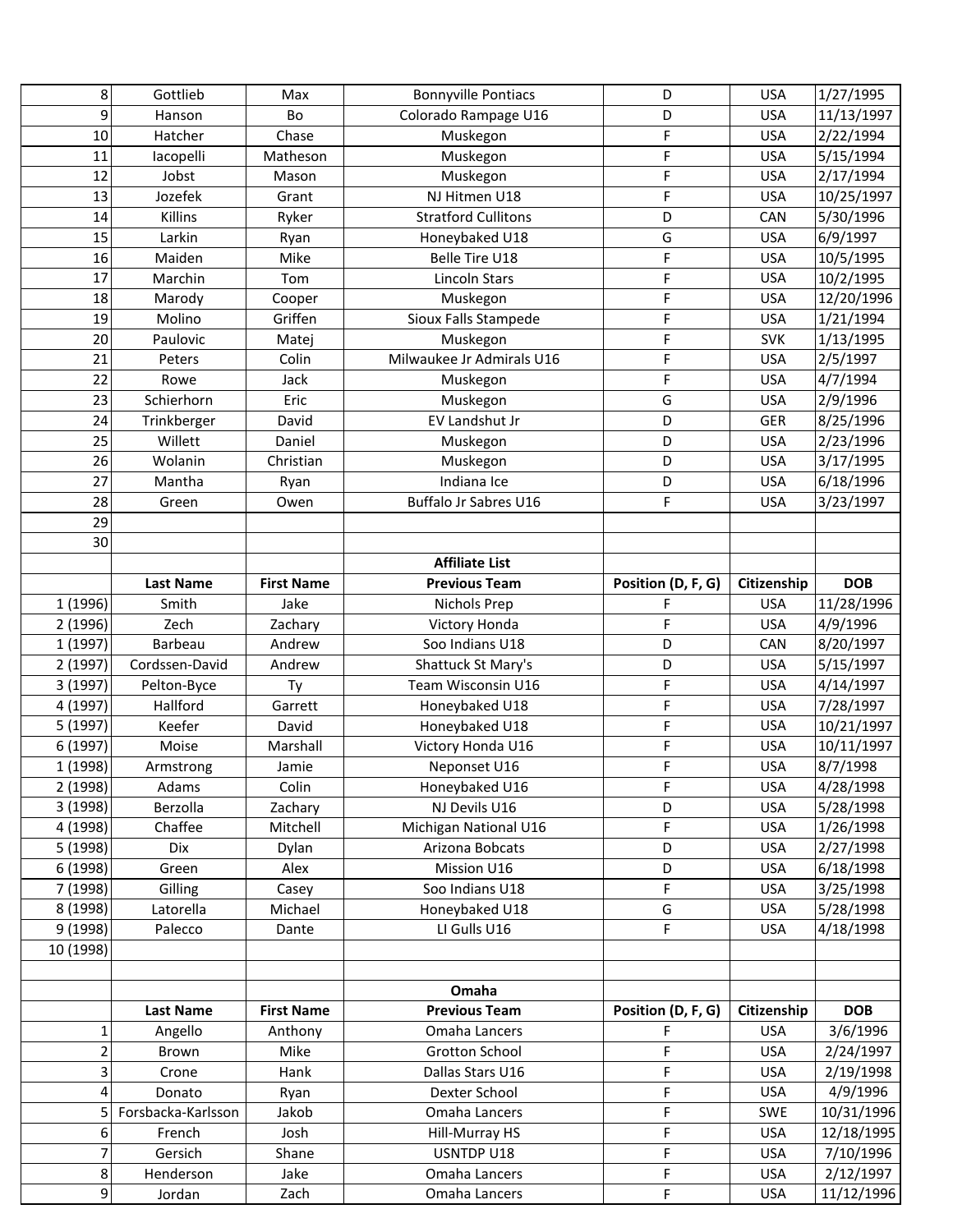| 10             | Knies            | Phil              | Arizona Bobcats U16           | F                  | <b>USA</b>  | 6/4/1998   |
|----------------|------------------|-------------------|-------------------------------|--------------------|-------------|------------|
| 11             | Lumm             | Leo               | Odessa (NAHL)                 | F                  | <b>USA</b>  | 1/19/1995  |
| 12             | Pooley           | Austin            | Omaha Lancers                 | F                  | <b>USA</b>  | 7/31/1996  |
| 13             | Rivera           | <b>Nick</b>       | Wenatchee (NAHL)              | F                  | <b>USA</b>  | 5/3/1996   |
| 14             | Rowe             | Louie             | Omaha Lancers                 | F                  | <b>USA</b>  | 3/17/1994  |
| 15             | Spinner          | Steven            | Omaha Lancers                 | F                  | <b>USA</b>  | 12/15/1995 |
| 16             | Tait             | Ryan              | Omaha Lancers                 | F                  | <b>USA</b>  | 6/1/1996   |
| 17             | Williams         | <b>Brian</b>      | Omaha Lancers                 | F                  | <b>USA</b>  | 1/8/1996   |
| 18             | Wilson           | Michael           | <b>Team Wisconsin</b>         | F                  | <b>USA</b>  | 6/6/1995   |
| 19             | Worden           | Nash              | <b>Omaha Lancers</b>          | F                  | <b>USA</b>  | 7/3/1995   |
| 20             | Bigelbach        | Michael           | Janesville (NAHL)             | D                  | <b>USA</b>  | 10/5/1995  |
| 21             | Dimaio           | Ben               | Boston Advantage U18          | D                  | <b>USA</b>  | 2/21/1996  |
| 22             | Folin            | Niklas            | Omaha Lancers                 | D                  | <b>SWE</b>  | 1/21/1994  |
| 23             | Gingell          | Jake              | Victory Honda U18             | D                  | <b>USA</b>  | 2/11/1997  |
| 24             | Johnson          | <b>Brad</b>       | St. Louis AAA Blues U18       | D                  | <b>USA</b>  | 1/23/1996  |
| 25             | Johnson          | Steven            | Omaha Lancers                 | D                  | <b>USA</b>  | 6/27/1994  |
| 26             | Kinsella         | Joe               | Chicago Fury U18              | D                  | <b>USA</b>  | 6/13/1996  |
| 27             | Schuldt          | Jimmy             | <b>Omaha Lancers</b>          | D                  | <b>USA</b>  | 5/11/1995  |
| 28             | Smith            | Brendan           | Omaha Lancers                 | D                  | <b>USA</b>  | 1/19/1996  |
| 29             | Hawkey           | Hayden            | Omaha Lancers                 | G                  | <b>USA</b>  | 3/1/1995   |
| 30             | Oldham           | Kris              | Kenai River (NAHL)            | G                  | <b>USA</b>  | 6/25/1997  |
|                |                  |                   | <b>Affiliate List</b>         |                    |             |            |
|                | <b>Last Name</b> | <b>First Name</b> | <b>Previous Team</b>          | Position (D, F, G) | Citizenship | <b>DOB</b> |
| 1 (1996)       | Borgen           | Will              | Moorhead HS                   | D                  | <b>USA</b>  | 12/19/1996 |
| 2 (1996)       | Daccord          | Joey              | <b>Cushing Prep</b>           | G                  | <b>USA</b>  | 8/19/1996  |
| 1 (1997)       | Alger            | Austin            | Cranbrook HS                  | F                  | <b>USA</b>  | 9/23/1997  |
| 2 (1997)       | Driscoll         | Zach              | <b>Eastview HS</b>            | G                  | <b>USA</b>  | 2/25/1997  |
| 3 (1997)       | Maclean          | JC                | <b>NJ Rockets</b>             | F                  | <b>USA</b>  | 2/27/1997  |
| 4 (1997)       | Montambault      | Michael           | Victory Honda U18             | F                  | <b>USA</b>  | 1/24/1997  |
| 5 (1997)       | Rueschhoff       | Austin            | St. Louis Selects U16         | F                  | <b>USA</b>  | 9/9/1997   |
| 6 (1997)       | Sadek            | Jack              | Lakeville North HS            | D                  | <b>USA</b>  | 4/19/1997  |
| 1 (1998)       | Fallstrom        | William           | Djurgarden J18                | F                  | SWE         | 2/3/1998   |
| 2 (1998)       | Foote            | Callan            | Colorado Thuderbirds U16      | D                  | <b>USA</b>  | 12/13/1998 |
| 3 (1998)       | Harper           | Patrick           | NJ Rockets                    | F                  | <b>USA</b>  | 7/29/1998  |
| 4 (1998)       | Huff             | Sam               | Maple Grove HS                | F                  | <b>USA</b>  | 9/11/1998  |
| 5 (1998)       | Jakubowski       | Matthew           | Buffalo Regals U15            | F                  | <b>USA</b>  | 9/18/1998  |
| 6 (1998)       | Kiilunen         | Todd              | <b>Brighton HS</b>            | D                  | <b>USA</b>  | 8/12/1998  |
| 7 (1998)       | Lown             | Ben               | Shattuck - St. Mary's U16     | F                  | <b>USA</b>  | 6/22/1998  |
| 8 (1998)       | Moran            | Jack              | Winchendon Prep               | D                  | <b>USA</b>  | 5/21/1998  |
| 9 (1998)       | Nisky            | Michael           | NJ Devils U16                 | F                  | <b>USA</b>  | 3/7/1998   |
| 10 (1998)      | Wojciechowski    | John              | NY Applecore U16              | F                  | <b>USA</b>  | 2/18/1998  |
|                |                  |                   |                               |                    |             |            |
|                |                  |                   | <b>Sioux City</b>             |                    |             |            |
|                | Last Name        | <b>First Name</b> | <b>Previous Team</b>          | Position (D, F, G) | Citizenship | <b>DOB</b> |
| 1              | Johnson          | Adam              | Sioux City Musketeers         | F                  | <b>USA</b>  | 6/22/1994  |
| $\overline{c}$ | Hopponen         | Waltteri          | Sioux City Musketeers         | F                  | <b>FIN</b>  | 2/4/1996   |
| 3              | Snively          | Joseph            | <b>Sioux City Musketeers</b>  | F                  | <b>USA</b>  | 1/1/1996   |
| 4              | Carpenter        | Robert            | Sioux City Musketeers         | F                  | <b>USA</b>  | 8/16/1996  |
| 5              | Rodriguez        | Alex              | Shattuck St. Mary's HS        | F                  | <b>USA</b>  | 12/15/1995 |
| 6              | Janatuinen       | Joel              | Espoo Blues Jr.               | F                  | <b>FIN</b>  | 2/2/1995   |
| 7              | Saliba           | Sam               | Sioux City Musketeers         | F                  | <b>USA</b>  | 10/9/1995  |
| 8              | Kurker           | Sam               | Indiana Ice                   | F                  | <b>USA</b>  | 8/4/1994   |
| 9              |                  |                   |                               |                    |             |            |
|                | Payusov          | Alex              | <b>Chateauguay Grenadiers</b> | F                  | CAN         | 7/26/1997  |
| $10\,$         | Keane            | Jackson           | Winnipeg South Blues          | F<br>F             | CAN         | 4/8/1997   |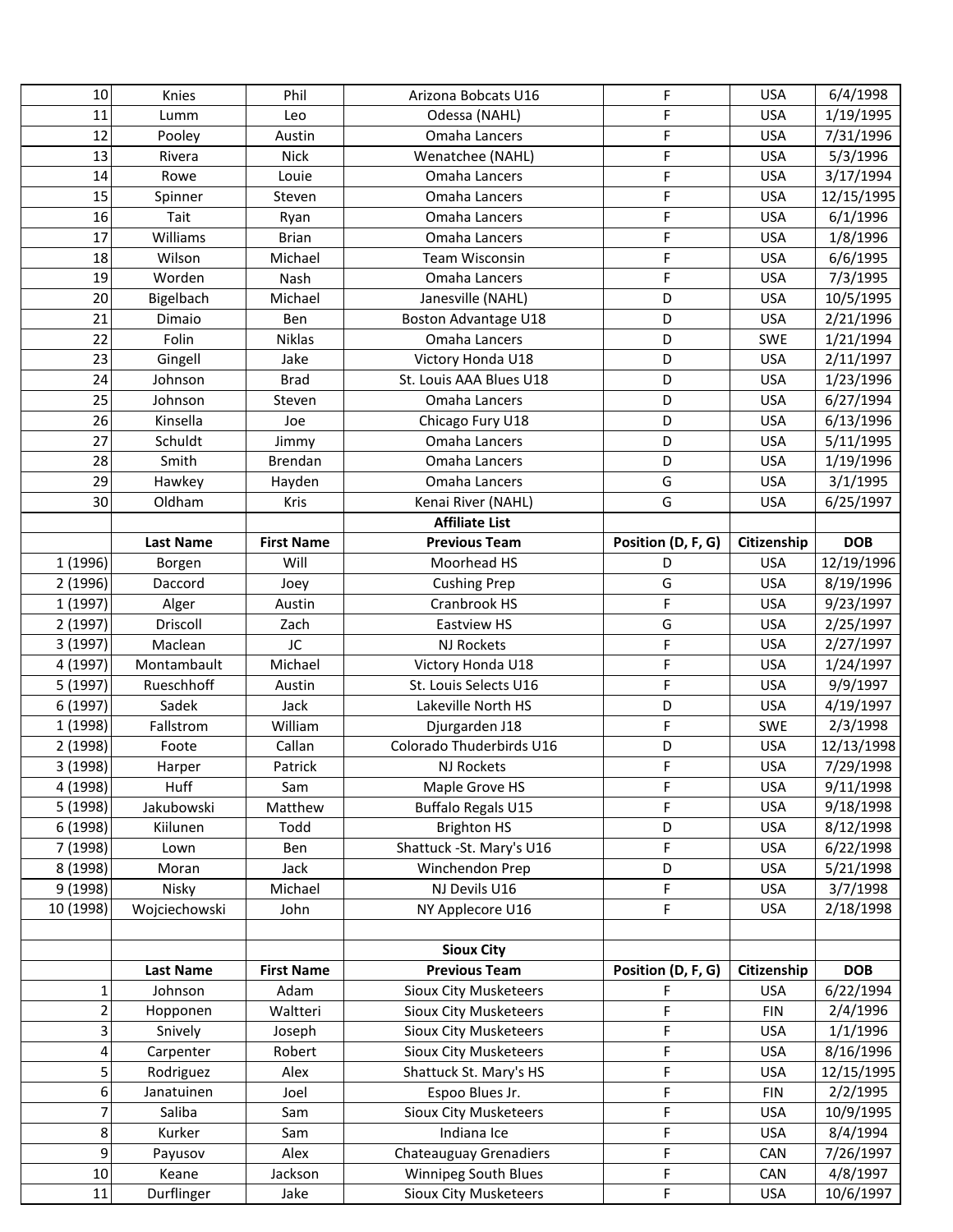| 12        | Deuhr             | Walker            | Chicago Young Americans Minor Midget       | F                  | <b>USA</b>  | 11/23/1997 |
|-----------|-------------------|-------------------|--------------------------------------------|--------------------|-------------|------------|
| 13        | Walker            | Ryan              | New Jersey Jr. Titans U16                  | F                  | <b>USA</b>  | 5/28/1997  |
| 14        | Wilkins           | Joshua            | TPH Thunder Minor Midget                   | F                  | <b>USA</b>  | 6/11/1997  |
| 15        | Pietroniro        | Chad              | <b>Amos Forestiers</b>                     | F                  | CAN         | 7/8/1996   |
| 16        | Forrest           | Garrett           | <b>Brookings Blizzard</b>                  | G                  | <b>USA</b>  | 7/7/1997   |
| 17        | Pionk             | Neal              | <b>Sioux City Musketeers</b>               | D                  | <b>USA</b>  | 7/29/1995  |
| 18        | Rosburg           | Jerad             | <b>Sioux City Musketeers</b>               | D                  | <b>USA</b>  | 6/18/1996  |
| 19        | Berisha           | Avni              | <b>Topeka Roadrunners</b>                  | D                  | <b>USA</b>  | 6/15/1994  |
| 20        | O'donnell         | Matthew           | Loomis Chaffee PS                          | D                  | <b>USA</b>  | 2/18/1995  |
| 21        | Chavez            | Austin            | Kenai Brown Bears                          | D                  | <b>USA</b>  | 9/4/1996   |
| 22        | Wilson            | Jacob             | St. Louis Blues Major Midget               | D                  | <b>USA</b>  | 2/27/1997  |
| 23        | Fralich           | Jordan            | Duluth Marshall HS                         | D                  | <b>USA</b>  | 9/24/1996  |
| 24        | Crinon            | Pierre            | Dijon Les Ducs                             | D                  | <b>FRA</b>  | 8/2/1995   |
| 25        | Cass              | Jake              | Sioux City Musketeers                      | D                  | <b>USA</b>  | 2/2/1996   |
| 26        | Crete             | Danick            | <b>Chateauguay Grenadiers</b>              | D                  | CAN         | 9/17/1996  |
| 27        | Kojo              | Markus            | Assat Pori                                 | D                  | <b>FIN</b>  | 3/30/1994  |
| 28        | Fellows           | Kevin             | Prior Lake HS                              | D                  | <b>USA</b>  | 11/19/1998 |
| 29        | Olson             | Collin            | Sioux City Musketeers                      | G                  | <b>USA</b>  | 4/4/1994   |
| 30        | Gornet            | Cameron           | St. Louis Blues Major Midget               | G                  | <b>USA</b>  | 10/7/1995  |
|           |                   |                   | <b>Affiliate List</b>                      |                    |             |            |
|           | <b>Last Name</b>  | <b>First Name</b> | <b>Previous Team</b>                       | Position (D, F, G) | Citizenship | <b>DOB</b> |
| 1 (1996)  | Jaremko           | Jake              | Elk River/Zimmerman HS                     | F                  | <b>USA</b>  | 8/24/1996  |
| 2 (1996)  | Meike             | Christian         | Philadelphia Elite Flyers (USPHL)          | D                  | <b>USA</b>  | 1/23/1996  |
| 1 (1997)  | Zuhlsdorf         | Ryan              | Edina HS                                   | D                  | <b>USA</b>  | 7/1/1997   |
| 2 (1997)  | Zimmer            | Max               | Wayzata HS                                 | F                  | <b>USA</b>  | 10/29/1997 |
| 3 (1997)  | Olson             | Jacob             | Hill Murray HS                             | D                  | <b>USA</b>  | 2/5/1997   |
| 4 (1997)  | Dhooghe           | Jason             | <b>Chicago Mission Minor Midget</b>        | F                  | <b>USA</b>  | 3/15/1997  |
| 5 (1997)  | Dodero            | CJ                | Colorado Thuderbirds Minor Midget          | F                  | <b>USA</b>  | 12/29/1997 |
| 6 (1997)  | Fauber            |                   | Colorado Thuderbirds U18                   | D                  | <b>USA</b>  | 2/5/1997   |
| 1 (1998)  | Wisocky           | Logan<br>Evan     | Long Island Gulls U16                      | F                  | <b>USA</b>  | 3/20/1998  |
| 2 (1998)  | <b>Butala</b>     | Simon             | Long Island Gulls U16                      | D                  | <b>USA</b>  | 8/1/1998   |
|           |                   | Jake              |                                            | D                  | <b>USA</b>  |            |
| 3 (1998)  | Ryczek<br>Winnier | Jonah             | Selects Hockey Academy<br>Esmark Stars U16 | G                  |             | 3/19/1998  |
| 4 (1998)  |                   |                   |                                            | F                  | <b>USA</b>  | 3/17/1998  |
| 5 (1998)  | Dachyshyn         | Barrett           | <b>Halifax Macs</b>                        |                    | CAN         | 10/5/1998  |
| 6 (1998)  | Israel            | Luke              | Culver Military Academy U16                | F<br>F.            | CAN         | 5/28/1998  |
| 7 (1998)  | Guilbault         | Samuel            | Antoine-Girouard College Les Gaulois       |                    | CAN         | 4/9/1998   |
| 8 (1998)  | Dow               | Luke              | Duluth Marshall HS                         | F                  | <b>USA</b>  | 3/8/1998   |
| 9 (1998)  | Moore             | Kyle              | Toronto Red Wings Minor Midget             | F                  | <b>USA</b>  | 1/20/1998  |
| 10 (1998) | <b>Brushett</b>   | Ryan              | Lac St-Louis Lions                         | F                  | CAN         | 6/14/1998  |
|           |                   |                   |                                            |                    |             |            |
|           |                   |                   | <b>Sioux Falls</b>                         |                    |             |            |
|           | <b>Last Name</b>  | <b>First Name</b> | <b>Previous Team</b>                       | Position (D, F, G) | Citizenship | <b>DOB</b> |
| 1         | <b>Brey</b>       | Art               | <b>Sioux Falls</b>                         | G                  | <b>USA</b>  | 2/12/1994  |
| 2         | Brown             | Travis            | Rogers H.S.                                | D                  | <b>USA</b>  | 5/6/1996   |
| 3         | Brun              | Kristoffer        | Sioux Falls                                | D                  | <b>SWE</b>  | 4/3/1994   |
| 4         | Duchesne          | Chad              | <b>Sioux Falls</b>                         | D                  | CAN         | 5/31/1995  |
| 5         | Eades             | Eddie             | East Grand Fork HS (MN)                    | D                  | <b>USA</b>  | 10/23/1995 |
| 6         | Eichstadt         | Dillion           | Aberdeen Wings (NAHL)                      | D                  | <b>USA</b>  | 2/7/1994   |
| 7         | Fetkovic          | Lubomir           | California Titans Jr.                      | F                  | <b>SLO</b>  | 6/5/1996   |
| 8         | Graber            | William           | <b>Brookings (NAHL)</b>                    | F                  | <b>USA</b>  | 6/3/1996   |
| 9         | Herdt             | Aaron             | Moorhead HS (MN-HS)                        | F                  | <b>USA</b>  | 8/19/1995  |
| 10        | Jacobson          | David             | <b>Sioux Falls</b>                         | G                  | <b>USA</b>  | 9/8/1994   |
| 11        |                   |                   |                                            |                    |             |            |
|           | Joshua            | Dakota            | <b>Sioux Falls</b>                         | F                  | <b>USA</b>  | 5/18/1996  |
| 12<br>13  | Klehr<br>Lekkas   | Jordan            | Shattuck U16                               | D<br>G             | <b>USA</b>  | 3/18/1997  |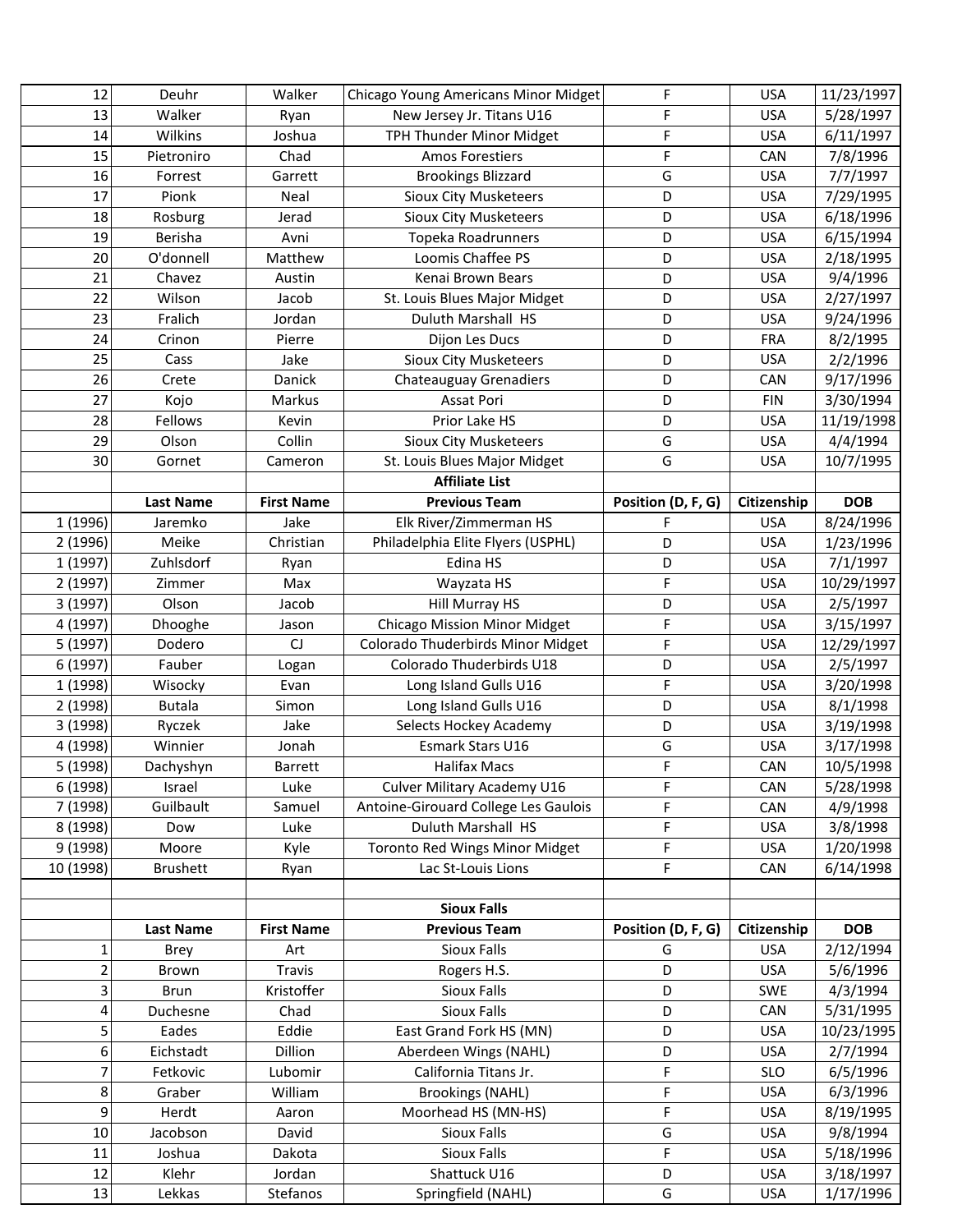| 14             |                     |                   |                                              | F                  | <b>USA</b>  |                        |
|----------------|---------------------|-------------------|----------------------------------------------|--------------------|-------------|------------------------|
| 15             | Loggins<br>Marooney | Troy<br>Joey      | Wenatchee Wild (NAHL)<br>Holy Family HS (MN) | F                  | <b>USA</b>  | 7/21/1995<br>2/18/1996 |
| 16             |                     |                   |                                              | F                  | <b>USA</b>  | 2/19/1997              |
| 17             | <b>MILLER</b>       | Daniel            | Pitt Penguins U18<br>Edina HS                | F                  |             |                        |
|                | Nanne               | Tyler             |                                              |                    | <b>USA</b>  | 3/17/1996              |
| 18             | O'Connor            | Logan             | <b>Sioux Falls</b>                           | $\mathsf C$        | <b>USA</b>  | 8/14/1996              |
| 19             | Ott                 | Donovan           | Selects Academy (USE18)                      | F                  | <b>USA</b>  | 2/21/1997              |
| 20             | Pohlkamp            | Chris             | Brainerd/Pillager/Pierz HS (MN-HS)           | D                  | <b>USA</b>  | 7/6/1995               |
| 21             | Raats               | Joey              | Drumheller Dragons (AJHL)                    | D                  | <b>USA</b>  | 9/15/1995              |
| 22             | <b>SCHIEMAN</b>     | <b>Brandon</b>    | Honeybaked (HPMinM)                          | D                  | <b>USA</b>  | 3/31/1997              |
| 23             | Schwalbe            | Ryan              | <b>Sioux Falls</b>                           | F                  | <b>USA</b>  | 6/27/1994              |
| 24             | Sienerth            | Bryan             | Pitt Penguins U18                            | F                  | <b>USA</b>  | 1/31/1996              |
| 25             | Simun               | Eduard            | Sioux Falls                                  | F                  | <b>SVK</b>  | 12/27/1994             |
| 26             | Stander             | Jack              | <b>Sioux Falls</b>                           | D                  | <b>USA</b>  | 2/3/1995               |
| 27             | Suter               | Jack              | Colorado Rampage U18                         | F                  | <b>USA</b>  | 4/19/1995              |
| 28             | Switzer             | Chaz              | Muskegon (USHL)                              | D                  | <b>USA</b>  | 7/9/1997               |
| 29             | Tuomie              | Parker            | Wenatchee                                    | F                  | <b>USA</b>  | 10/31/1995             |
| 30             | Warpecha            | Daniel            | Chicago Mission U18                          | F                  | <b>USA</b>  | 6/12/1997              |
|                |                     |                   | <b>Affiliate List</b>                        |                    |             |                        |
|                | <b>Last Name</b>    | <b>First Name</b> | <b>Previous Team</b>                         | Position (D, F, G) | Citizenship | <b>DOB</b>             |
| 1 (1996)       | Harrison            | Will              | DC Caps                                      | F                  | <b>USA</b>  | 1/7/1996               |
| 2 (1996)       | Lindgren            | Andrew            | Eagan HS (MN-HS)                             | G                  | <b>USA</b>  | 6/8/1996               |
| 1 (1997)       | Becker              | Jack              | Mahtomedi HS (MN)                            | F                  | <b>USA</b>  | 1/1/1997               |
| 2 (1997)       | Sellar              | Shane             | Canterbury Prep                              | F                  | <b>USA</b>  | 6/14/1997              |
| 3 (1997)       | Shaw                | Phelan            | Calgary Mustangs (AJHL)                      | D                  | CAN         | 10/9/1997              |
| 4 (1997)       | Shea                | Patrick           | Marshfield HS (MA)                           | F                  | <b>USA</b>  | 3/25/1997              |
| 5 (1997)       | Sillinger           | Owen              | egina Pats Canadians Midget AAA (SMHL        | F                  | <b>USA</b>  | 9/23/1997              |
| 6 (1997)       | Thomas              | Chaz              | Compuware U16                                | D                  | <b>USA</b>  | 3/16/1997              |
| 1 (1998)       | Altmann             | Ashton            | Duluth East HS (MN-HS)                       | F                  | <b>USA</b>  | 5/29/1998              |
| 2 (1998)       | Barendregt          | Tom               | Dutch Nat'l U18                              | G                  | <b>DEN</b>  | 9/10/1998              |
| 3 (1998)       | <b>Bellows</b>      | Kieffer           | Edina HS (MN-HS)                             | F                  | <b>USA</b>  | 6/10/1998              |
| 4 (1998)       | Bunz                | Davis             | Middleton HS (WI-HS)                         | D                  | <b>USA</b>  | 9/4/1998               |
| 5 (1998)       | Drobot              | Alexander         | New Jersey Rockets U19 (NJM)                 | F                  | <b>USA</b>  | 4/14/1998              |
| 6 (1998)       | Johnson             | Max               | Lakeville North HS (MN-HS)                   | F                  | <b>USA</b>  | 5/12/1998              |
| 7 (1998)       | Kopacka             | Jack              | Detroit Compuware U16                        | F                  | <b>USA</b>  | 3/5/1998               |
| 8 (1998)       | Montgomery          | Sean              | Calgary Royals Midget AAA                    | F                  | <b>USA</b>  | 3/7/1998               |
| 9 (1998)       | Thompson            | Cole              | Hockey Academy Selects AAA                   | D                  | <b>USA</b>  | 7/18/1998              |
| 10 (1998)      | Wells               |                   | Cleveland Barons Minor Midget (T1Min)        | D                  | <b>USA</b>  | 7/31/1998              |
|                |                     | Justin            |                                              |                    |             |                        |
|                |                     |                   |                                              |                    |             |                        |
|                |                     |                   | <b>Tri City</b>                              |                    |             |                        |
|                | <b>Last Name</b>    | <b>First Name</b> | <b>Previous Team</b>                         | Position (D, F, G) | Citizenship | <b>DOB</b>             |
| $\mathbf{1}$   | Wahlin              | Jake              | Tri-City                                     | F                  | <b>USA</b>  | 11/9/1996              |
| $\overline{2}$ | Freytag             | Matthew           | Wayzetta HS                                  | F                  | <b>USA</b>  | 2/15/1997              |
| 3              | Herbert             | Joel              | Whitecort (AJHL)                             | F                  | CAN         | 6/24/1994              |
| 4              | Milan               | Cody              | Tri-City                                     | F                  | <b>USA</b>  | 4/11/1996              |
| 5              | Newell              | Patrick           | Indiana                                      | F                  | <b>USA</b>  | 1/18/1996              |
| 6              | Lafferty            | Sam               | Deerfield Prep                               | F                  | <b>USA</b>  | 3/6/1995               |
| $\overline{7}$ | Berger              | Chase             | Tri-City                                     | F                  | <b>USA</b>  | 11/14/1994             |
| 8              | Appleton            | Mason             | Notre Dame Academy                           | F                  | <b>USA</b>  | 1/15/1996              |
| 9              | Wilkie              | Chris             | Tri-City                                     | F                  | <b>USA</b>  | 7/10/1996              |
| $10\,$         | Gamez               | Garret            | Tri-City                                     | F                  | <b>USA</b>  | 2/17/1995              |
| 11             | Eastman             | Kyle              | Tri-City                                     | F                  | <b>USA</b>  | 1/31/1995              |
| 12             | Allison             | Wade              | Omaha U-16                                   | F                  | CAN         | 10/14/1997             |
| 13             | Sturtz              | Andrew            | Carleton Place                               | F.                 | <b>USA</b>  | 9/21/1994              |
| 14             | Sternschein         | Sam               | Long Island Gulls U-16                       | F                  | <b>USA</b>  | 4/27/1998              |
| 15             | Nardella            | Bobby             | Sioux City                                   | D                  | <b>USA</b>  | 4/22/1996              |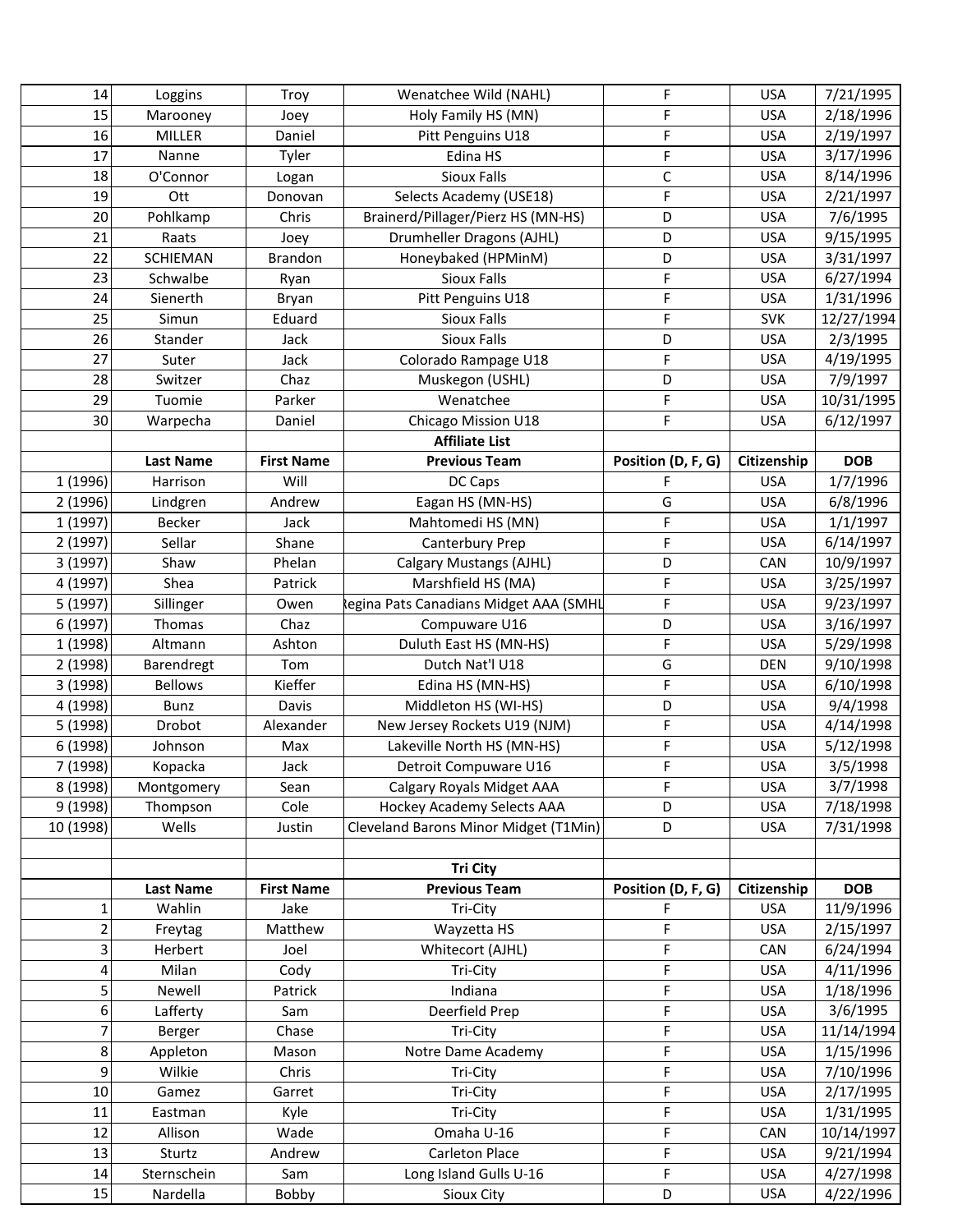| 16        | Dello            | Tory              | Tri-City                       | D                  | <b>USA</b>  | 2/14/1997  |
|-----------|------------------|-------------------|--------------------------------|--------------------|-------------|------------|
| 17        | Kerr             | Kevin             | Tri-City                       | D                  | <b>USA</b>  | 2/9/1996   |
| 18        | Spicer           | Cam               | <b>NH Monarchs</b>             | D                  | <b>USA</b>  | 2/22/1996  |
| 19        | Schulz           | Jalen             | Tri-City                       | D                  | <b>USA</b>  | 4/28/1995  |
| 20        | Goransson        | Mattias           | <b>Brynas IF</b>               | D                  | <b>SWE</b>  | 3/10/1995  |
| 21        | Myer             | Gordi             | Clevland U-18                  | D                  | <b>USA</b>  | 2/28/1996  |
| 22        | Lavigne          | Hayden            | Tri-City                       | G                  | CAN         | 5/7/1996   |
| 23        | Weyrick          | <b>Blake</b>      | <b>USA U-18</b>                | G                  | <b>USA</b>  | 5/5/1996   |
| 24        | Dillon           | Alec              | Victoria (BCHL)                | G                  | CAN         | 5/5/1996   |
| 25        | Hutton           | Grant             | Tri-City                       | D                  | <b>USA</b>  | 7/25/1995  |
| 26        | Valesano         | Connor            | Tri-City                       | F                  | <b>USA</b>  | 2/10/1995  |
| 27        | Petaccio         | Mark              | Pembroke                       | F                  | <b>USA</b>  | 3/26/1994  |
| 28        | Gobetz           | James             | Salisbury                      | D                  | <b>USA</b>  | 8/6/1996   |
| 29        | Krych            | Jason             | Totino-Grace                   | D                  | <b>USA</b>  | 4/12/1997  |
| 30        |                  |                   |                                |                    |             |            |
|           |                  |                   | <b>Affiliate List</b>          |                    |             |            |
|           | <b>Last Name</b> | <b>First Name</b> | <b>Previous Team</b>           | Position (D, F, G) | Citizenship | <b>DOB</b> |
| 1 (1996)  | Kielly           | Jake              | Victory Honda U-18             | G                  | <b>USA</b>  | 9/10/1996  |
| 2 (1996)  | McNeely          | Jack              | Lakeville North                | D                  | <b>USA</b>  | 12/18/1996 |
| 1 (1997)  | Aibel            | Nolan             | Tri-City                       | F                  | <b>USA</b>  | 5/26/1997  |
| 2 (1997)  | McDermott        | Johnny            | Westminister                   | F                  | <b>USA</b>  | 5/15/1997  |
| 3 (1997)  | Bachman          | Karch             | Culver U-18                    | F                  | <b>USA</b>  | 3/10/1997  |
| 4 (1997)  | Meyer            | Carson            | Ohio Blue Jackets U-16         | F                  | <b>USA</b>  | 8/18/1997  |
| 5 (1997)  | Peski            | Andrew            | <b>Brockville</b>              | D                  | CAN         | 3/11/1997  |
| 6 (1997)  | <b>Boutin</b>    | Dakota            | Sask                           | F                  | CAN         | 3/7/1997   |
| 1 (1998)  | Dineen           | Cam               | New Jersey Rockets             | D                  | <b>USA</b>  | 6/19/1998  |
| 2 (1998)  | Hawkinson        | <b>Brian</b>      | CO Thunderbirds U-16           | F                  | <b>USA</b>  | 1/10/1998  |
| 3 (1998)  | Schuldaus        | Brandon           | <b>SSM U-16</b>                | D                  | <b>USA</b>  | 2/23/1998  |
| 4 (1998)  | Sladic           | John              | <b>BelleTire U-16</b>          | F                  | <b>USA</b>  | 1/22/1998  |
| 5 (1998)  | Graham           | Monte             | Thayer                         | F                  | <b>USA</b>  | 4/4/1998   |
| 6 (1998)  | Long             | Austen            | Spring Lake Park               | F                  | <b>USA</b>  | 2/15/1998  |
| 7 (1998)  | Kelly            | Jack              | Maple Grove                    | D                  | <b>USA</b>  | 10/31/1998 |
| 8 (1998)  | Yoon             | Bryan             | CO Thunderbirds U-16           | D                  | <b>USA</b>  | 1/27/1998  |
| 9 (1998)  | Abate            | Joe               | Chicago Fury U-16              | F                  | <b>USA</b>  | 9/26/1998  |
| 10 (1998) | Goodsir          | Adam              | <b>Lansing Capitals</b>        | F                  | <b>USA</b>  | 9/22/1998  |
|           |                  |                   |                                |                    |             |            |
|           |                  |                   | Waterloo                       |                    |             |            |
|           | <b>Last Name</b> | <b>First Name</b> | <b>Previous Team</b>           | Position (D, F, G) | Citizenship | <b>DOB</b> |
| 1         | Sheehy           | Tyler             | Waterloo                       | F                  | <b>USA</b>  | 11/20/1995 |
| 2         | <b>Boeser</b>    | <b>Brock</b>      | Sioux City                     | F                  | <b>USA</b>  | 2/25/1997  |
| 3         | Novak            | Tommy             | St. Thomas Academy             | F                  | <b>USA</b>  | 4/28/1997  |
| 4         | Wiitala          | John              | Waterloo                       | F                  | <b>USA</b>  | 3/27/1995  |
| 5         | McLellan         | Tyson             | Waterloo                       | F                  | <b>USA</b>  | 2/17/1996  |
| 6         | Courtnall        | Lawton            | Waterloo                       | F                  | <b>USA</b>  | 3/7/1996   |
| 7         | MacTavish        | Sean              | Sherwood Park                  | F                  | <b>USA</b>  | 11/21/1994 |
| 8         | Hildenbrand      | Niko              | Austin                         | F                  | <b>USA</b>  | 8/18/1995  |
| 9         | Ramsey           | Jack              | Pentiction                     | F                  | <b>USA</b>  | 11/2/1995  |
| 10        | Miller           | Aaron             | Superior HS                    | F                  | <b>USA</b>  | 12/20/1995 |
| 11        | Olczyk           | <b>Nick</b>       | Waterloo                       | F                  | <b>USA</b>  | 10/4/1996  |
| 12        | Shemanske        | Kenny             | <b>Chicago Young Americans</b> | F                  | <b>USA</b>  | 7/28/1996  |
| 13        | Carbone          | <b>Nick</b>       | <b>Chicago Young Americans</b> | F                  | <b>USA</b>  | 6/4/1996   |
| 14        | Manley           | Charlie           | Austin                         | F                  | <b>USA</b>  | 7/16/1996  |
| 15        | Jungwirth        | Larry             | Shattuck                       | F                  | <b>USA</b>  | 1/1/1997   |
| 16        | Swaney           | <b>Nick</b>       | Lakeville South                | F                  | <b>USA</b>  | 9/9/1997   |
| 17        | Pitlick          | Rem               | Shattuck                       | F                  | <b>USA</b>  | 4/2/1997   |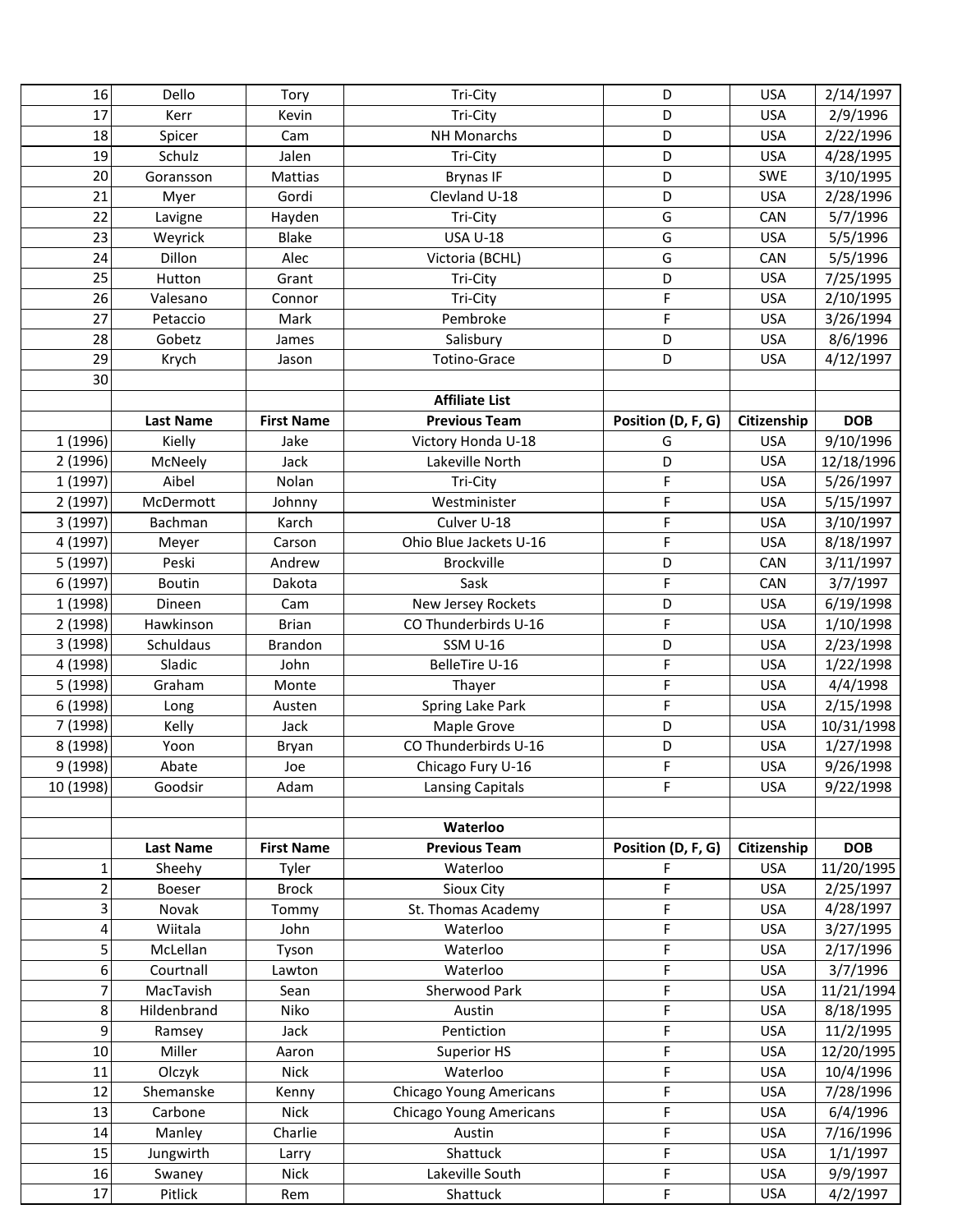| 18             | Conrad           | Colt              | Shattuck                 | F                  | CAN         | 4/27/1997  |
|----------------|------------------|-------------------|--------------------------|--------------------|-------------|------------|
| 19             | LaClare          | Owen              | LaRonge                  | F                  | CAN         | 9/25/1995  |
| 20             | Muehlbauer       | Keith             | Eastview                 | D                  | <b>USA</b>  | 1/22/1997  |
| 21             | Hedtke           | Luke              | Rosemount                | D                  | <b>USA</b>  | 7/2/1996   |
| 22             | Egli             | <b>Brandon</b>    | Victoria                 | D                  | CAN         | 7/9/1994   |
| 23             | Montour          | <b>Brandon</b>    | Waterloo                 | D                  | CAN         | 4/11/1994  |
| 24             | Beaulieu         | Phil              | Waterloo                 | D                  | <b>USA</b>  | 9/2/1995   |
| 25             | Davies           | Jeremy            | Lac St. Louis            | D                  | CAN         | 12/4/1996  |
| 26             | McCrea           | Alec              | Waterloo                 | D                  | <b>USA</b>  | 1/12/1995  |
| 27             | Shaw             | Hayden            | Waterloo                 | D                  | <b>USA</b>  | 6/5/1996   |
| 28             | Rossini          | Sam               | Burnsville               | D                  | <b>USA</b>  | 6/19/1998  |
| 29             | Carlson          | Kris              | Colorado Thunderbirds    | G                  | <b>USA</b>  | 8/19/1997  |
| 30             | Magnus           | <b>Brett</b>      | Nepean                   | G                  | CAN         | 1/28/1994  |
|                |                  |                   | <b>Affiliate List</b>    |                    |             |            |
|                | <b>Last Name</b> | <b>First Name</b> | <b>Previous Team</b>     | Position (D, F, G) | Citizenship | <b>DOB</b> |
| 1 (1996)       | Sweezy           | Billy             | <b>Nobles</b>            | D                  | <b>USA</b>  | 2/6/1996   |
| 2 (1996)       | Mika             | George            | Boston Jr. Bruins        | F                  | <b>USA</b>  | 10/19/1996 |
| 1 (1997)       | Jean             | Conner            | <b>Brother Rice</b>      | F                  | <b>USA</b>  | 2/15/1997  |
| 2 (1997)       | Hein             | Ronnie            | Lansing                  | F                  | <b>USA</b>  | 1/22/1997  |
| 3 (1997)       | Hammer           | Derek             | Eastridge                | F                  | <b>USA</b>  | 10/22/1997 |
| 4 (1997)       | Saccoman         | Collin            | Shattuck                 | D                  | <b>USA</b>  | 3/5/1997   |
| 5 (1997)       | Newhouse         | Ben               | Benilde                  | D                  | <b>USA</b>  | 6/16/1997  |
| 6 (1997)       | McKay            | Dryden            | Chicago Young Americans  | G                  | <b>USA</b>  | 11/25/1997 |
| 1 (1998)       | Wait             | Garrett           | Edina                    | F.                 | <b>USA</b>  | 6/13/1998  |
| 2 (1998)       | Sorenson         | Hank              | Wayzata                  | D                  | <b>USA</b>  | 6/5/1998   |
| 3 (1998)       | Rasmussen        | Dayton            | <b>Holy Family</b>       | G                  | <b>USA</b>  | 11/4/1998  |
| 4 (1998)       | Ramsay           | Gage              | Notre Dame AAA           | F                  | CAN         | 10/15/1998 |
| 5 (1998)       | Descheneaux      | Jeremy            | Stanstead                | F                  | CAN         | 4/30/1998  |
| 6 (1998)       | Reeve            | Curran            | Sask Blazers             | D                  | CAN         | 2/10/1998  |
| 7 (1998)       | Mete             | Victor            | Toronto Jr. Canadiens    | D                  | CAN         | 6/7/1998   |
| 8 (1998)       | Murphy           | Liam              | Avon Old Farms           | F.                 | <b>USA</b>  | 1/20/1998  |
| 9 (1998)       | Pehrson          | Keaton            | Lakeville North          | D                  | <b>USA</b>  | 12/10/1998 |
| 10 (1998)      | Stucker          | Robbie            | St. Thomas Academy       | D                  | <b>USA</b>  | 9/30/1998  |
|                |                  |                   |                          |                    |             |            |
|                |                  |                   | Youngstown               |                    |             |            |
|                | <b>Last Name</b> | <b>First Name</b> | <b>Previous Team</b>     | Position (D, F, G) | Citizenship | <b>DOB</b> |
| $\mathbf 1$    | Birdsall         | Chris             | Cedar Rapids USHL        | G                  | <b>USA</b>  | 11/24/1996 |
| $\overline{2}$ | Deaugustine      | Colin             | Youngstown Phantoms USHL | G                  | <b>USA</b>  | 5/25/1995  |
| 3              | Myllari          | Kris              | Kanata Lasers CCHL       | D                  | CAN         | 2/5/1997   |
| 4              | Shea             | Ryan              | <b>BC High</b>           | D                  | <b>USA</b>  | 2/11/1997  |
| 5              | Parran           | Tommy             | Youngstown Phantoms USHL | D                  | <b>USA</b>  | 8/7/1995   |
| 6              | Miller           | Matt              | Youngstown Phantoms USHL | D                  | <b>USA</b>  | 8/22/1995  |
| $\overline{7}$ | Carle            | Alex              | Youngstown Phantoms USHL | D                  | <b>USA</b>  | 5/26/1994  |
| 8              |                  | John              | <b>Thayer Prep</b>       | D                  | <b>USA</b>  | 7/2/1995   |
| 9              | Barry            |                   |                          |                    |             |            |
| 10             | Kolias           | Vasili            | Chicago Mission U18      | D                  | <b>USA</b>  | 2/8/1997   |
|                | Vance            | Carson            | Janesville Jets NAHL     | D                  | <b>USA</b>  | 1/10/1996  |
| 11             | MacMillan        | Chris             | Smiths Falls Bears CCHL  | D                  | CAN         | 6/13/1995  |
| 12             | Farmer           | Ty                | St. Louis Blues U16      | D                  | <b>USA</b>  | 1/6/1998   |
| 13             | Connor           | Kyle              | Youngstown Phantoms USHL | F                  | <b>USA</b>  | 12/9/1996  |
| 14             | <b>Bradley</b>   | Trey              | Youngstown Phantoms USHL | F                  | <b>USA</b>  | 5/6/1996   |
| 15             | Letunov          | Maxim             | Youngstown Phantoms USHL | F                  | <b>USA</b>  | 2/20/1996  |
| 16             | Sherwood         | Kiefer            | Youngstown Phantoms USHL | F                  | <b>USA</b>  | 3/31/1995  |
| 17             | Melnick          | Joshua            | Youngstown Phantoms USHL | F                  | <b>USA</b>  | 7/10/1995  |
| 18             | Evancho          | Zach              | Youngstown Phantoms USHL | F<br>F             | <b>USA</b>  | 6/2/1995   |